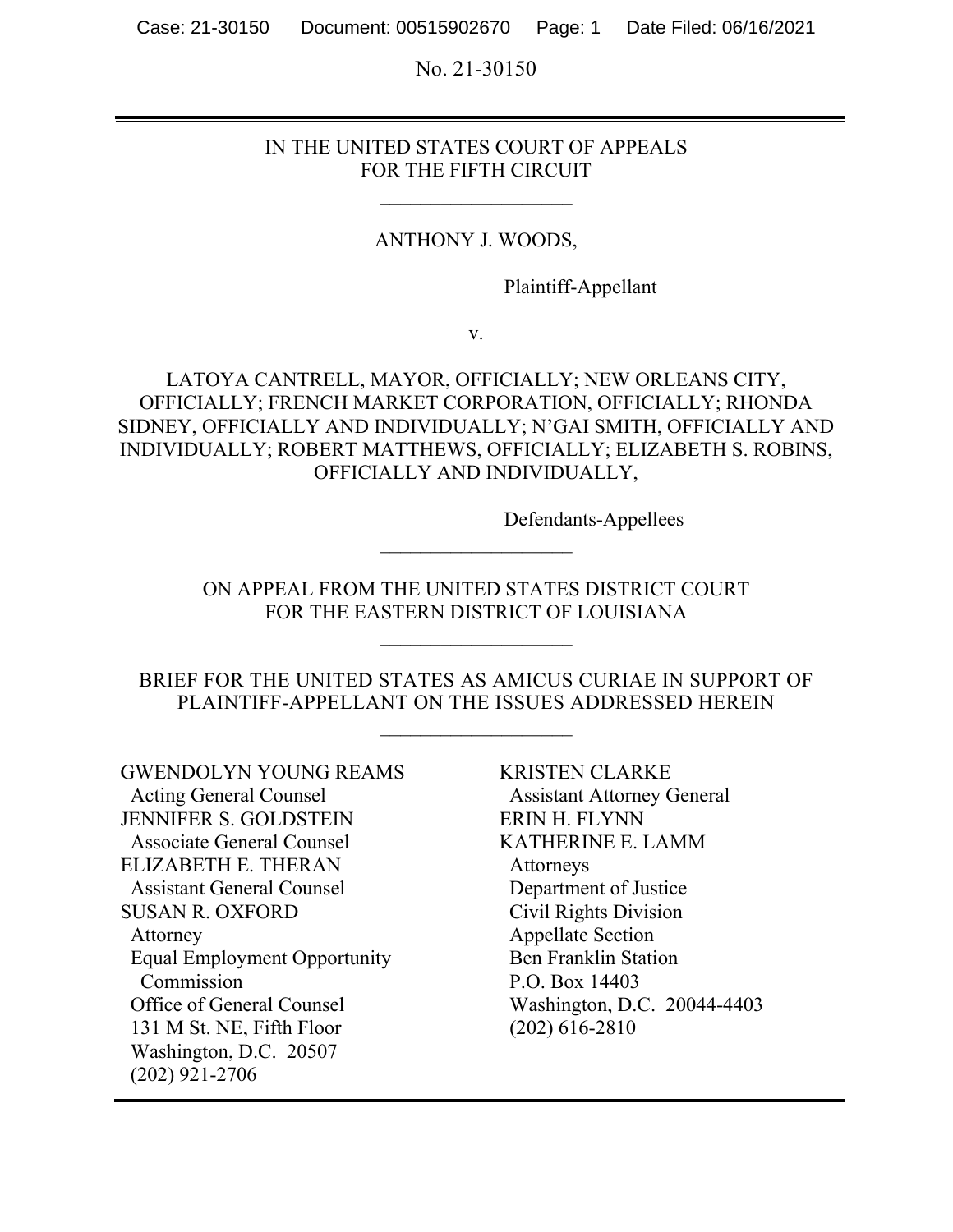# **TABLE OF CONTENTS**

# **PAGE**

| $\Gamma$ .      | <b>Facts Relevant To Plaintiff's Hostile Work Environment</b>                                                                                                              |
|-----------------|----------------------------------------------------------------------------------------------------------------------------------------------------------------------------|
| 2.              |                                                                                                                                                                            |
|                 |                                                                                                                                                                            |
| <b>ARGUMENT</b> |                                                                                                                                                                            |
|                 | THE DISTRICT COURT COMMITTED SIGNIFICANT LEGAL<br>ERRORS IN ANALYZING WHETHER WOODS' COMPLAINT<br>WAS SUFFICIENT TO STATE A HOSTILE WORK                                   |
| $A$ .           |                                                                                                                                                                            |
| $B$ .           | In Analyzing The Sufficiency Of Woods' Hostile Work<br>Environment Claim, The District Court Failed To Consider<br>The Severity Of The Harassing Incident And The Totality |
|                 | 1. One Instance Of Discriminatory Workplace<br>Harassment, If Severe, May Support A Plausible                                                                              |
|                 | 2.<br>The District Court Improperly Ignored Considerations<br>Relevant To The Sufficiency Of The Complaint, Such As<br>The Egregiousness Of The Epithet Alleged And The    |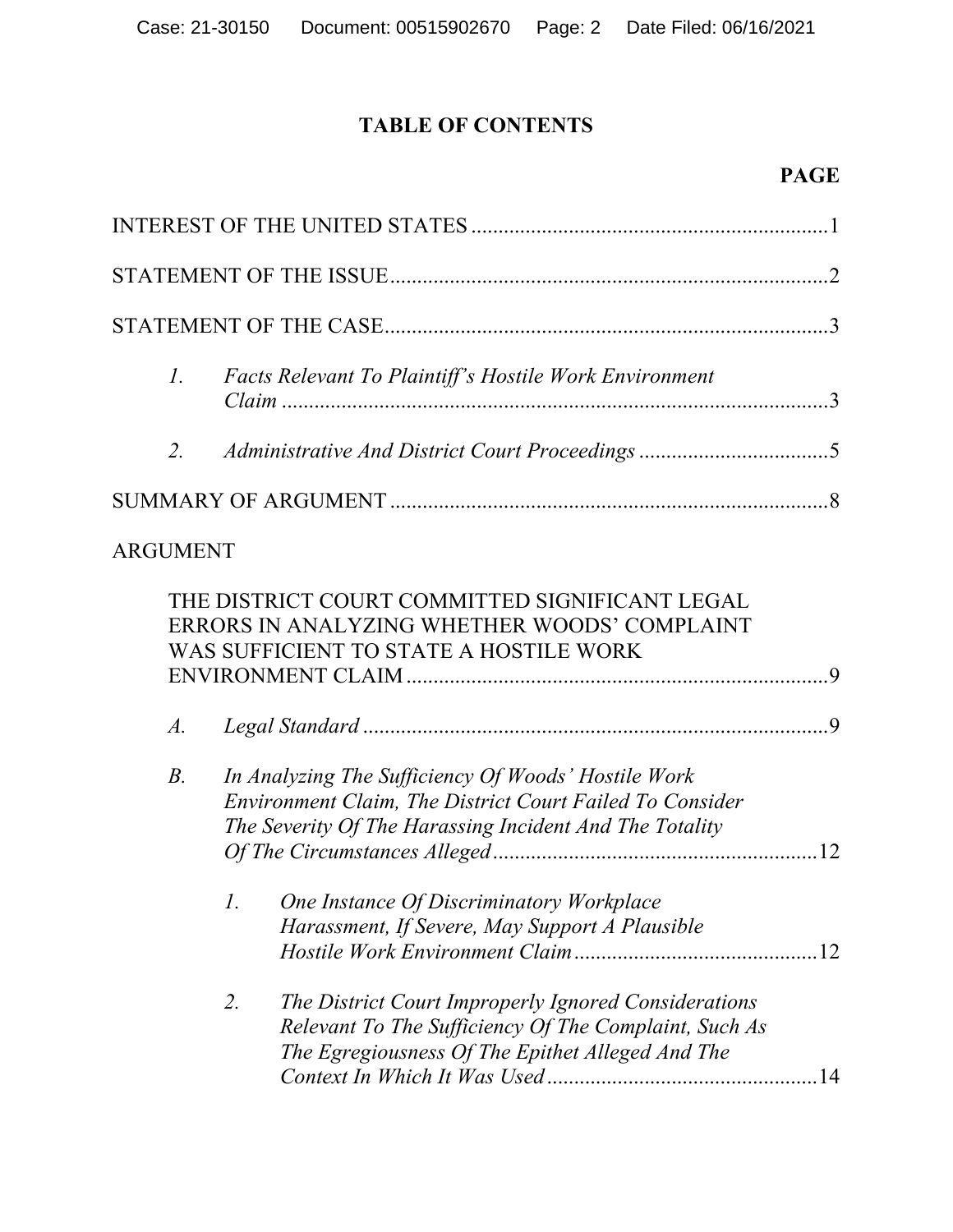# **TABLE OF CONTENTS (continued):**

| 3. | The District Court Failed To Consider The Totality                                                       |            |
|----|----------------------------------------------------------------------------------------------------------|------------|
|    | Of The Circumstances By Discounting Other Alleged<br>Conduct That May Support A Hostile Work Environment |            |
|    |                                                                                                          |            |
|    |                                                                                                          | $\gamma_4$ |

CERTIFICATE OF COMPLIANCE

CERTIFICATE OF SERVICE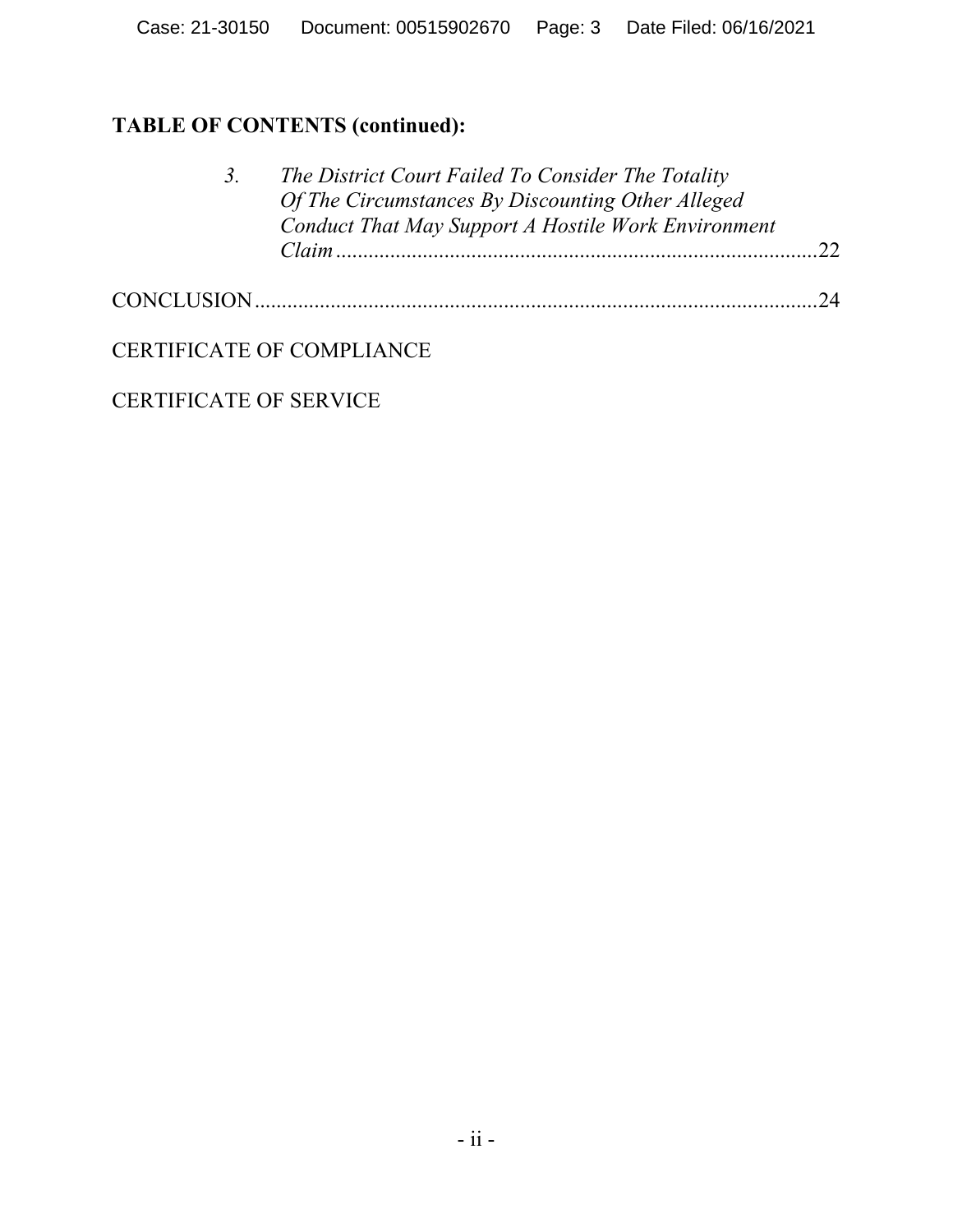# **TABLE OF AUTHORITIES**

| <b>PAGE</b><br><b>CASES:</b>                                                                                                      |
|-----------------------------------------------------------------------------------------------------------------------------------|
| Adams v. Austal, U.S.A., LLC, 754 F.3d 1240 (11th Cir. 2014)13                                                                    |
| Allen v. Michigan Dep't of Corr., 165 F.3d 405 (6th Cir. 1999) 17                                                                 |
|                                                                                                                                   |
| Ayissi-Etoh v. Fannie Mae, 712 F.3d 572 (D.C. Cir. 2013)13, 15, 21                                                                |
|                                                                                                                                   |
| Boyer-Liberto v. Fontainebleau Corp.,                                                                                             |
|                                                                                                                                   |
|                                                                                                                                   |
| Castleberry v. STI Grp., 863 F.3d 259 (3d Cir. 2017)  12-13, 19, 21                                                               |
|                                                                                                                                   |
| Cicalese v. University of Tex. Med. Branch,                                                                                       |
| Collier v. Dallas Cnty. Hosp. Dist., 827 F. App'x 373 (5th Cir. 2020),<br>cert. denied, 2021 WL 1952066 (May 17, 2021)  15, 18-19 |
| Conner v. Orleans Parish Sheriff's Off., No. 19-561,                                                                              |
| Cooper v. Paychex, Inc., 163 F.3d 598 (4th Cir. 1998) (unpublished) 17                                                            |
| Curry v. Lou Rippner, Inc., No. 14-1908,                                                                                          |
|                                                                                                                                   |
|                                                                                                                                   |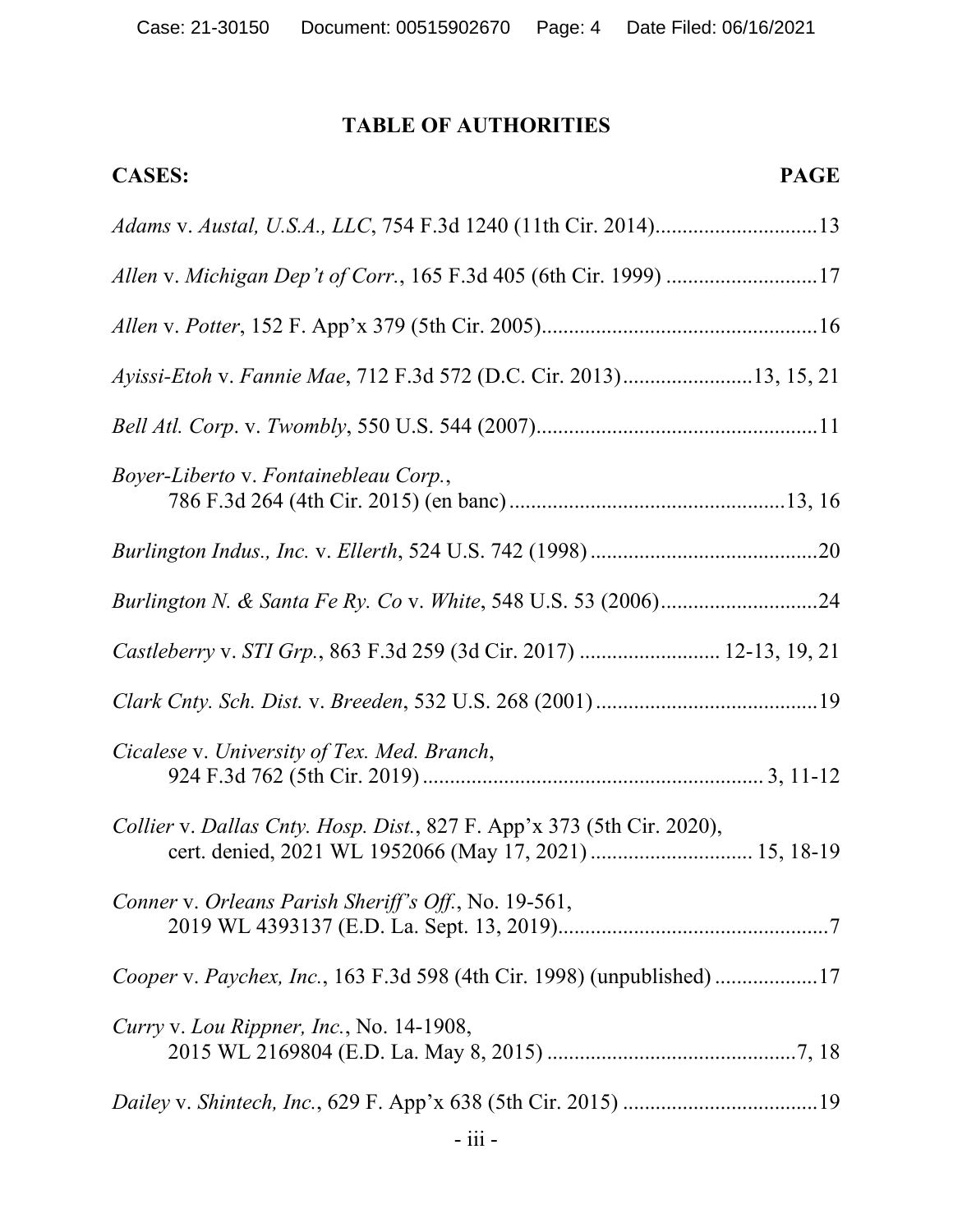| <b>CASES</b> (continued):                                                                                                             | <b>PAGE</b> |
|---------------------------------------------------------------------------------------------------------------------------------------|-------------|
|                                                                                                                                       |             |
|                                                                                                                                       |             |
| Farpella-Crosby v. Horizon Health Care,                                                                                               |             |
| <i>Frazier v. Sabine River Auth., 509 F. App'x 370 (5th Cir.),</i>                                                                    |             |
| Gates v. Board of Educ. of the City of Chi.,                                                                                          |             |
|                                                                                                                                       |             |
| Harvill v. Westward Comms, L.L.C., 433 F.3d 428 (5th Cir. 2005) 13                                                                    |             |
| Henry v. CorpCar Servs. Houston, 625 F. App'x 607 (5th Cir.),                                                                         |             |
| Hernandez v. Yellow Transp., Inc., 670 F.3d 644 (5th Cir.),                                                                           |             |
| Jensen v. Potter, 435 F.3d 444 (3d Cir. 2006), overruled in part<br>on other grounds by <i>Burlington N. &amp; Santa Fe Ry. Co.</i> , | . 23        |
|                                                                                                                                       |             |
| La Grande v. DeCrescente Distrib. Co.,                                                                                                |             |
| Lauderdale v. Texas Dep't of Crim. Just., Inst. Div.,                                                                                 |             |
|                                                                                                                                       |             |
|                                                                                                                                       |             |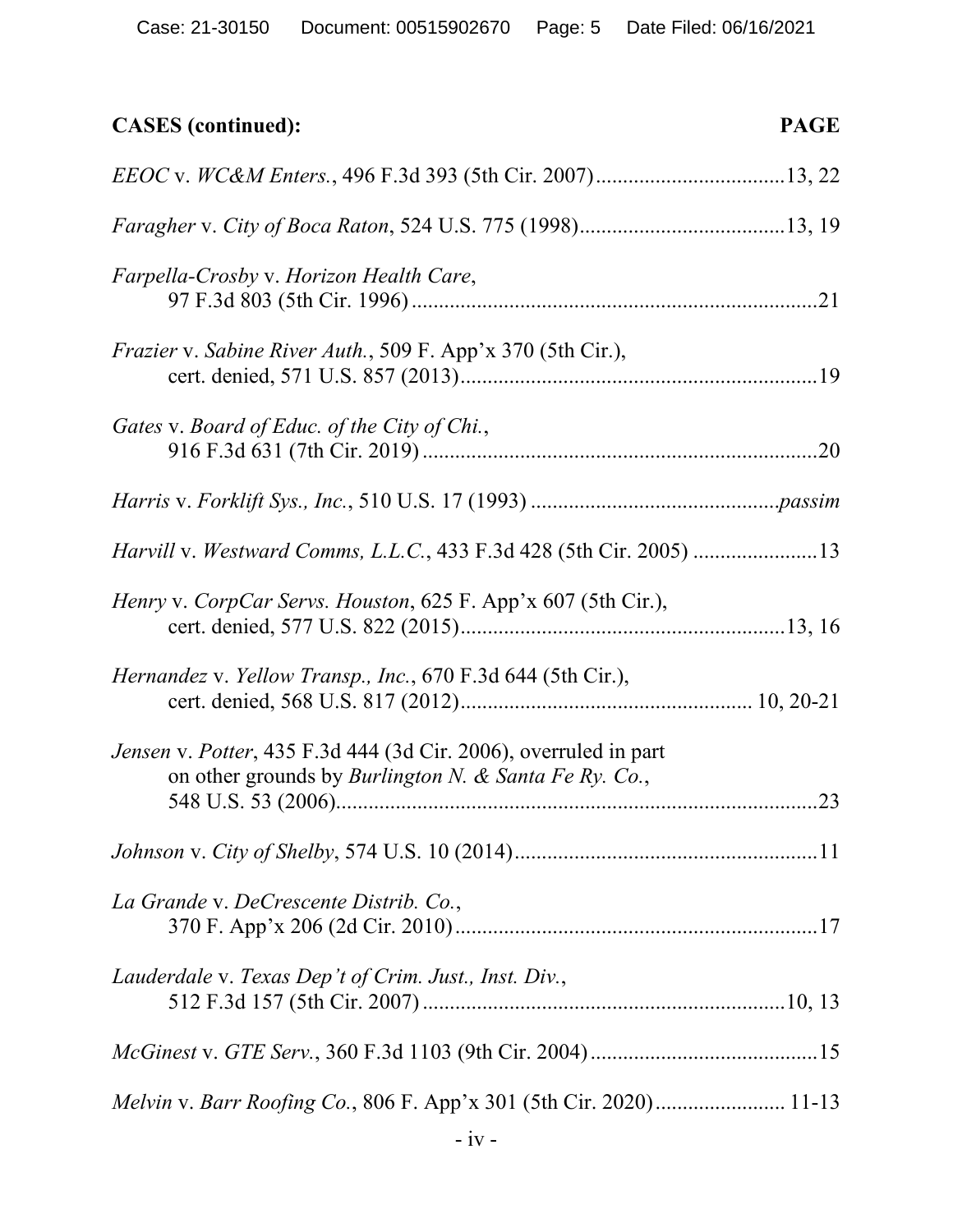# **CASES (continued): PAGE**

| Oncale v. Sundowner Offshore Servs., 523 U.S. 75 (1998) 11, 20, 23                                                                    |
|---------------------------------------------------------------------------------------------------------------------------------------|
|                                                                                                                                       |
|                                                                                                                                       |
|                                                                                                                                       |
| Rodgers v. W.-S. Life Ins. Co., 12 F.3d 668 (7th Cir. 1993) 13, 15, 20                                                                |
| Smelter v. Southern Home Care Servs.,                                                                                                 |
| Spriggs v. Diamond Auto Glass, 242 F.3d 179 (4th Cir. 2001)  15-16, 20                                                                |
|                                                                                                                                       |
|                                                                                                                                       |
| Walker v. Thompson, 214 F.3d 615 (5th Cir. 2000), overruled in part<br>on other grounds by Burlington N. & Santa Fe Ry. Co. v. White, |
|                                                                                                                                       |
| <b>STATUTES:</b>                                                                                                                      |

| Civil Rights Act of 1964, Title VII, |  |
|--------------------------------------|--|
|                                      |  |
|                                      |  |
|                                      |  |
|                                      |  |
|                                      |  |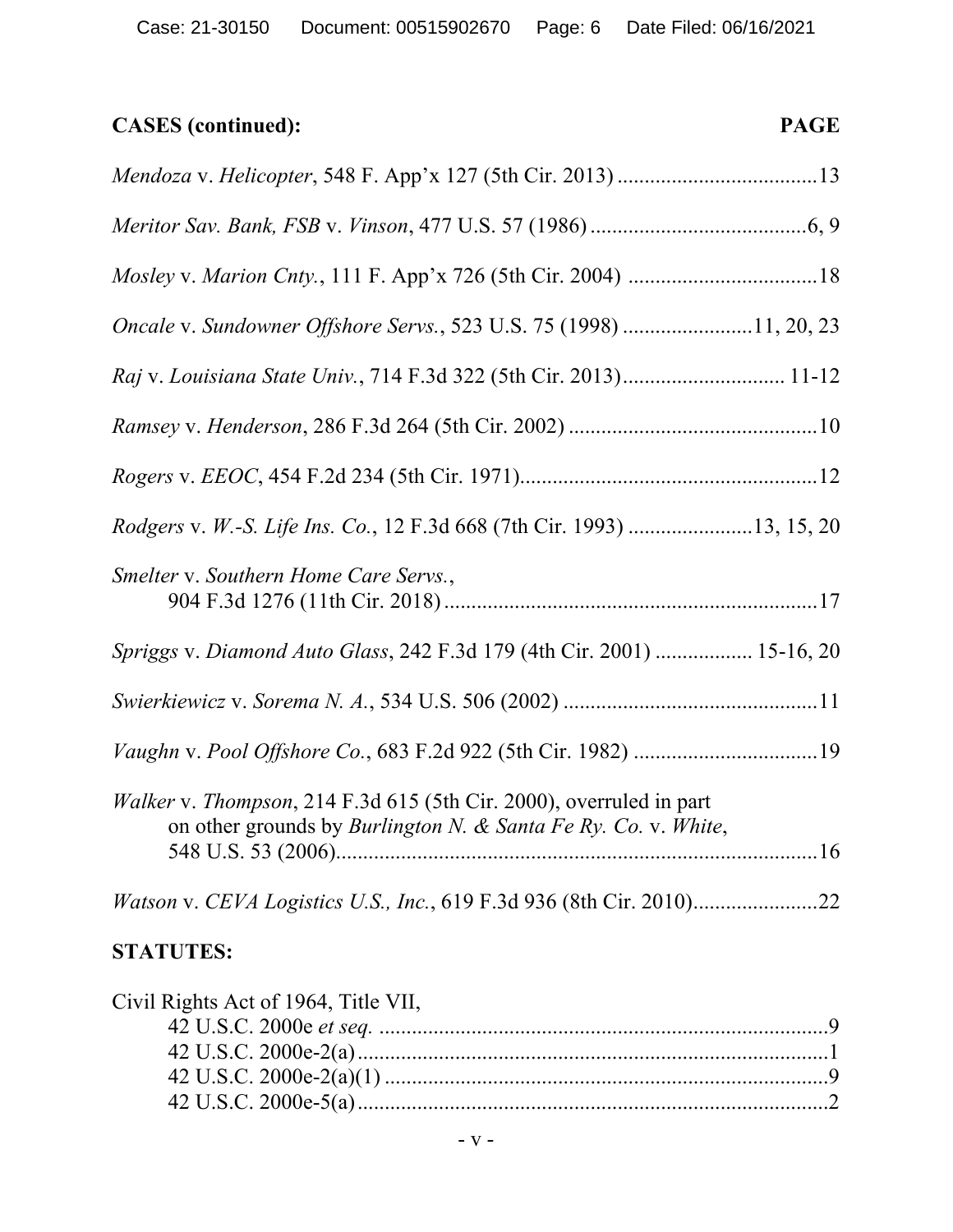| <b>STATUTES</b> (continued): | <b>PAGE</b> |
|------------------------------|-------------|
|                              |             |
| <b>RULE:</b>                 |             |
|                              |             |
| <b>MISCELLANEOUS:</b>        |             |
|                              |             |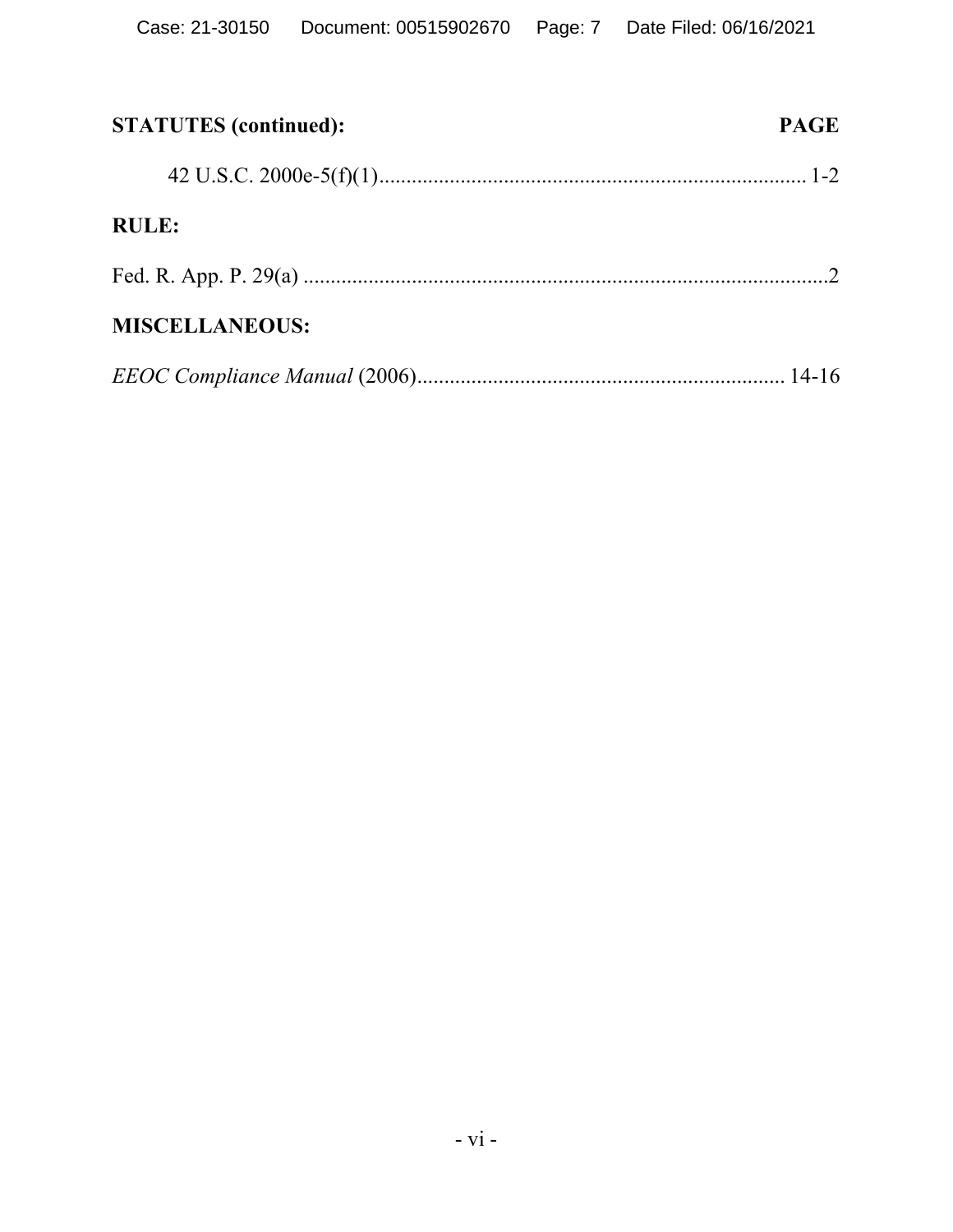# IN THE UNITED STATES COURT OF APPEALS FOR THE FIFTH CIRCUIT

 $\overline{\phantom{a}}$  , which is a set of the set of the set of the set of the set of the set of the set of the set of the set of the set of the set of the set of the set of the set of the set of the set of the set of the set of th

# No. 21-30150

## ANTHONY J. WOODS,

Plaintiff-Appellant

v.

LATOYA CANTRELL, MAYOR, OFFICIALLY; NEW ORLEANS CITY, OFFICIALLY; FRENCH MARKET CORPORATION, OFFICIALLY; RHONDA SIDNEY, OFFICIALLY AND INDIVIDUALLY; N'GAI SMITH, OFFICIALLY AND INDIVIDUALLY; ROBERT MATTHEWS, OFFICIALLY; ELIZABETH S. ROBINS, OFFICIALLY AND INDIVIDUALLY,

Defendants-Appellees

ON APPEAL FROM THE UNITED STATES DISTRICT COURT FOR THE EASTERN DISTRICT OF LOUISIANA

 $\overline{\phantom{a}}$  , where  $\overline{\phantom{a}}$ 

 $\overline{\phantom{a}}$  , where  $\overline{\phantom{a}}$ 

BRIEF FOR THE UNITED STATES AS AMICUS CURIAE IN SUPPORT OF PLAINTIFF-APPELLANT ON THE ISSUES ADDRESSED HEREIN

 $\overline{\phantom{a}}$  , where  $\overline{\phantom{a}}$ 

**INTEREST OF THE UNITED STATES**

The United States has a strong interest in the proper interpretation of the

antidiscrimination provision of Title VII of the Civil Rights Act of 1964 (Title

VII), 42 U.S.C. 2000e-2(a). The Attorney General enforces Title VII against

public employers, 42 U.S.C. 2000e-5(f)(1), and the Equal Employment

Opportunity Commission (EEOC) enforces the statute against private employers,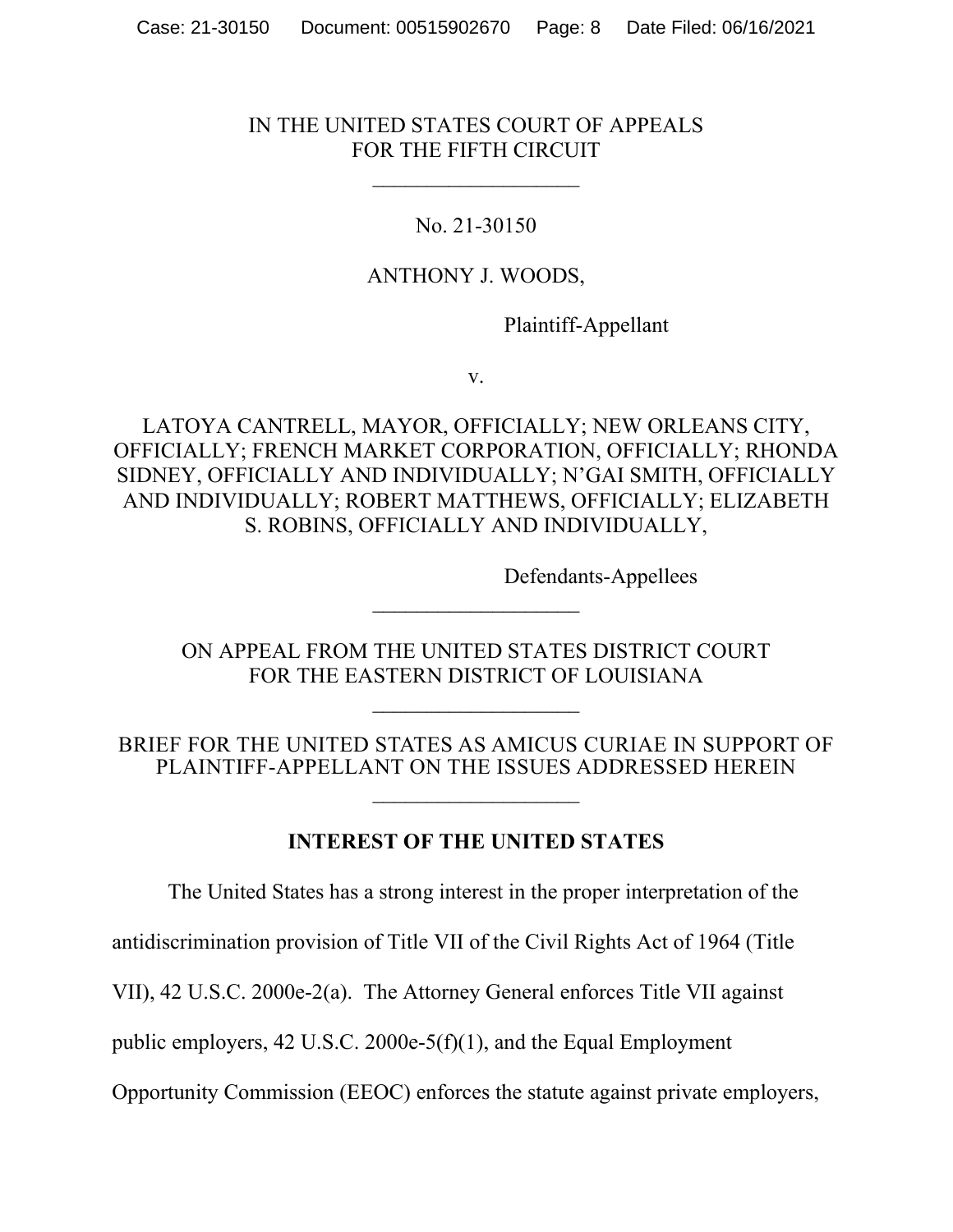- 2 -

42 U.S.C. 2000e-5(a) and (f)(1). At issue in this case is whether the district court erroneously held that a complaint alleging that a supervisor used a racial epithet (consisting of several highly offensive terms) toward a subordinate on one occasion is never sufficient to state a claim of hostile work environment in violation of Title VII. Because of the federal government's interest in the proper interpretation of Title VII, the United States offers its views under Federal Rule of Appellate Procedure 29(a).

#### **STATEMENT OF THE ISSUE**

Plaintiff Anthony Woods, a Black former employee of the City of New Orleans, filed suit against defendants (the city and several city officials and employees) claiming that defendants are liable for a discriminatory hostile work environment based on race and color in violation of Title VII. Woods alleges that during his employment, his supervisor called him a "Lazy Monkey A  $\rightarrow$  N  $\rightarrow$ " in the presence of co-workers and that the supervisor and other senior officials engaged in additional hostile behavior. Doc. 27, at 5 (Am. Compl.); Doc. 1, at 10 (Compl.).<sup>1</sup> We address the following question only:

<sup>&</sup>lt;sup>1</sup> "Doc.  $\Box$ , at  $\Box$ " refers to the docket entry and page number of documents filed in the district court. "Br. " indicates the page number of Woods' opening brief.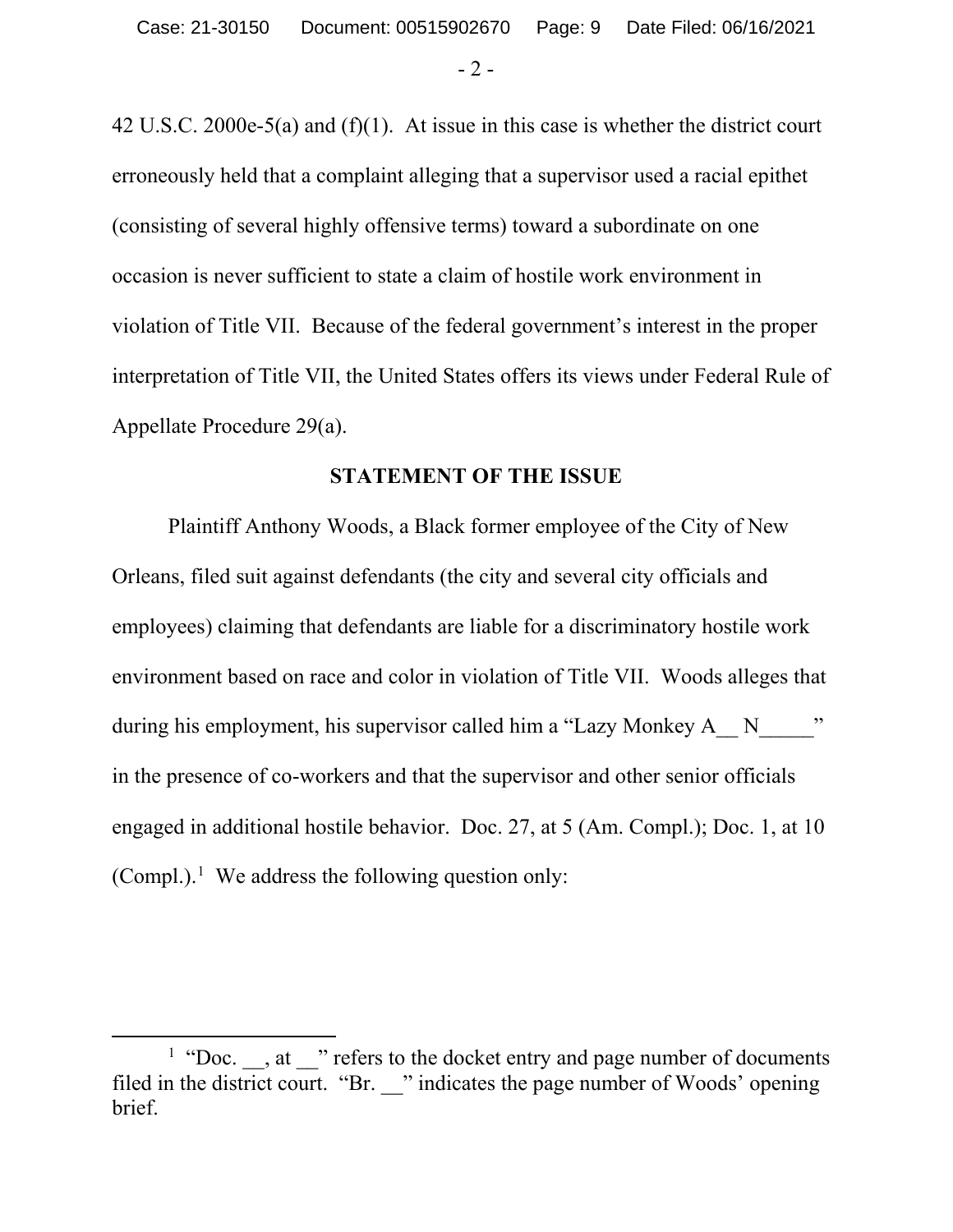- 3 -

Whether the district court erred in holding that "a single utterance of a racial epithet, despicable as it is, cannot support a hostile work environment claim" under Title VII. Doc. 74, at 28 (Order). $<sup>2</sup>$ </sup>

#### **STATEMENT OF THE CASE**

# *1. Facts Relevant To Plaintiff's Hostile Work Environment Claim*

We construe the allegations in the complaint as true, as the court must on a motion to dismiss. See *Cicalese* v. *University of Tex. Med. Branch*, 924 F.3d 762, 765 (5th Cir. 2019).

Woods, who is Black, is a former employee of French Market Corporation, an entity that operates markets for the City of New Orleans and whose employees are part of the city's civil service. Compl. 3; Order 2 n.6. Woods began his employment as a laborer and then was assigned to the role of painter. Compl. 3. Kathleen Turner was Executive Director of French Market and defendant Rhonda Sidney was its Director of Human Resources. Compl. 3-4. Defendant N'Gai Smith was Woods' immediate supervisor. Compl. 3.

<sup>&</sup>lt;sup>2</sup> The United States offers its views in connection with the third issue presented in Woods' opening brief (Br. 9): "Whether the original and amended and supplemental complaints set forth sufficient facts to state a cause of action entitling relief?" See also Woods Br. 38-40 (arguing the sufficiency of the original and amended complaints). Our discussion is limited to the district court's analysis of the hostile work environment claim. The United States takes no position on any other issue before the Court.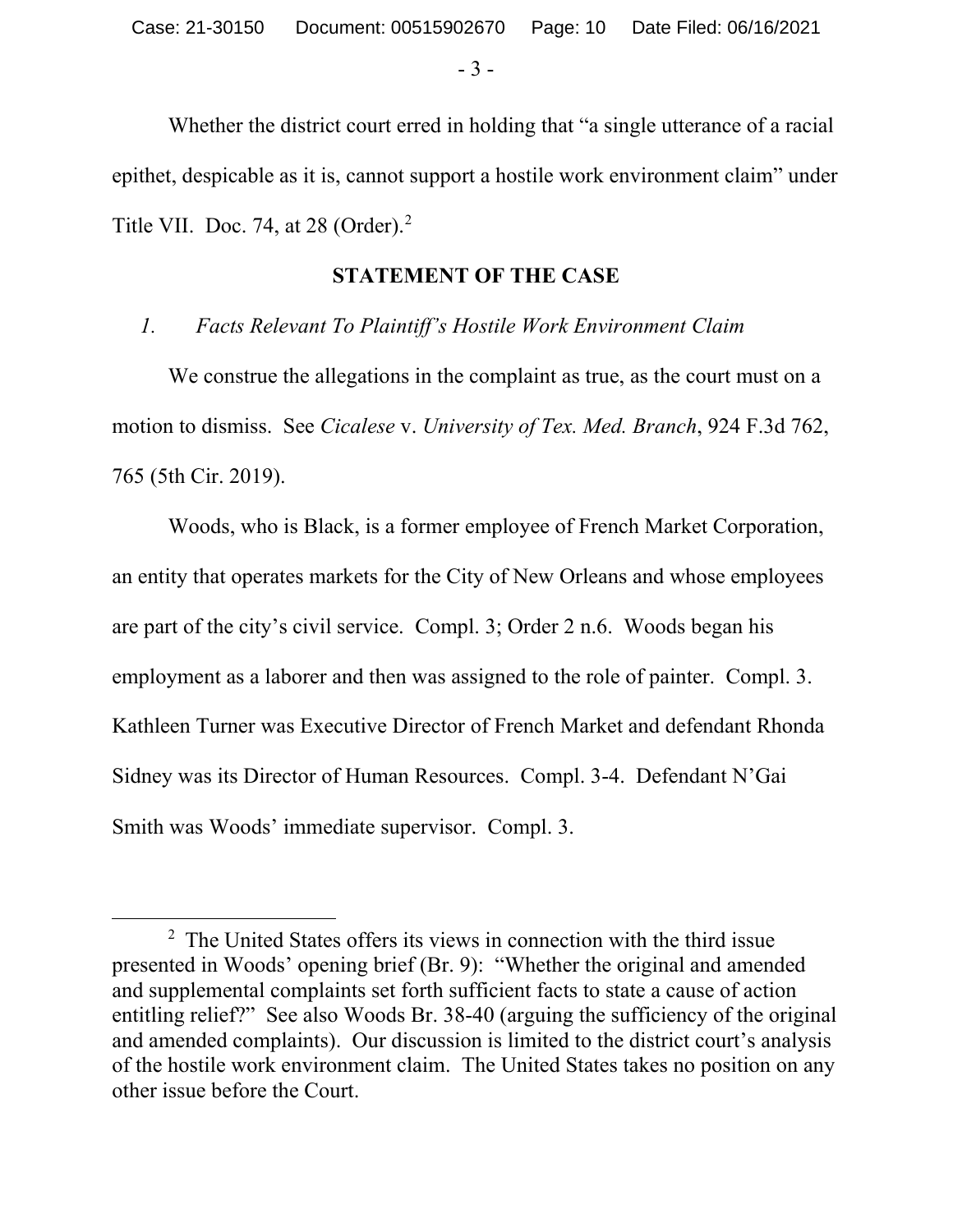- 4 -

Woods claims that defendants discriminated against him based on his race, color, and religion in violation of Title VII by subjecting him to a hostile work environment, failing to promote him, and terminating him. Relevant to the hostile work environment claim, Woods alleges that Smith called him a "Lazy Monkey A N  $\blacksquare$  " in front of his co-workers while on a job site and that no one took corrective action against Smith.<sup>3</sup> Am. Compl. 5; see also Compl. 10. Woods further alleges that Smith "continued his abusive behavior against [Woods] due to his favored position with management" by falsifying allegations against Woods and urging his termination. Am. Compl. 5. Additionally, Woods states that Smith "subjected him to intimidating and threatening employment tactics in structuring his work schedule," but the complaint indicates that Smith's motivation as to these particular acts was to harm Woods by interfering with his religious observances and his care of his infirm wife. Am. Compl. 5; see also Compl. 9.

 $\overline{\phantom{a}}$ <sup>3</sup> In Woods' original complaint, he claimed that Smith "called him and another employee lazy shiftless N words in the presence of other employees, and neither Turner nor Sidney took any corrective action after being informed of the incident." Compl. 10. It is not entirely clear whether the original and amended complaints are describing the same incident or two different incidents in which Smith used the n-word to refer to Woods, although we read the filings below to suggest the former. Woods' opposition to the motion to dismiss relates a single episode in which Smith used the term "n\_\_\_\_\_" (Doc. 36, at 7), and the district court also addresses this allegation as if one incident (see Order 28). Woods' opening brief simply indicates that Smith harassed, discriminated, and used "profanity" toward him rather than reiterating the details offered in the district court. Br. 11-12, 23. Because the amended complaint purports to quote rather than paraphrase Smith's language, we focus on this language in our analysis.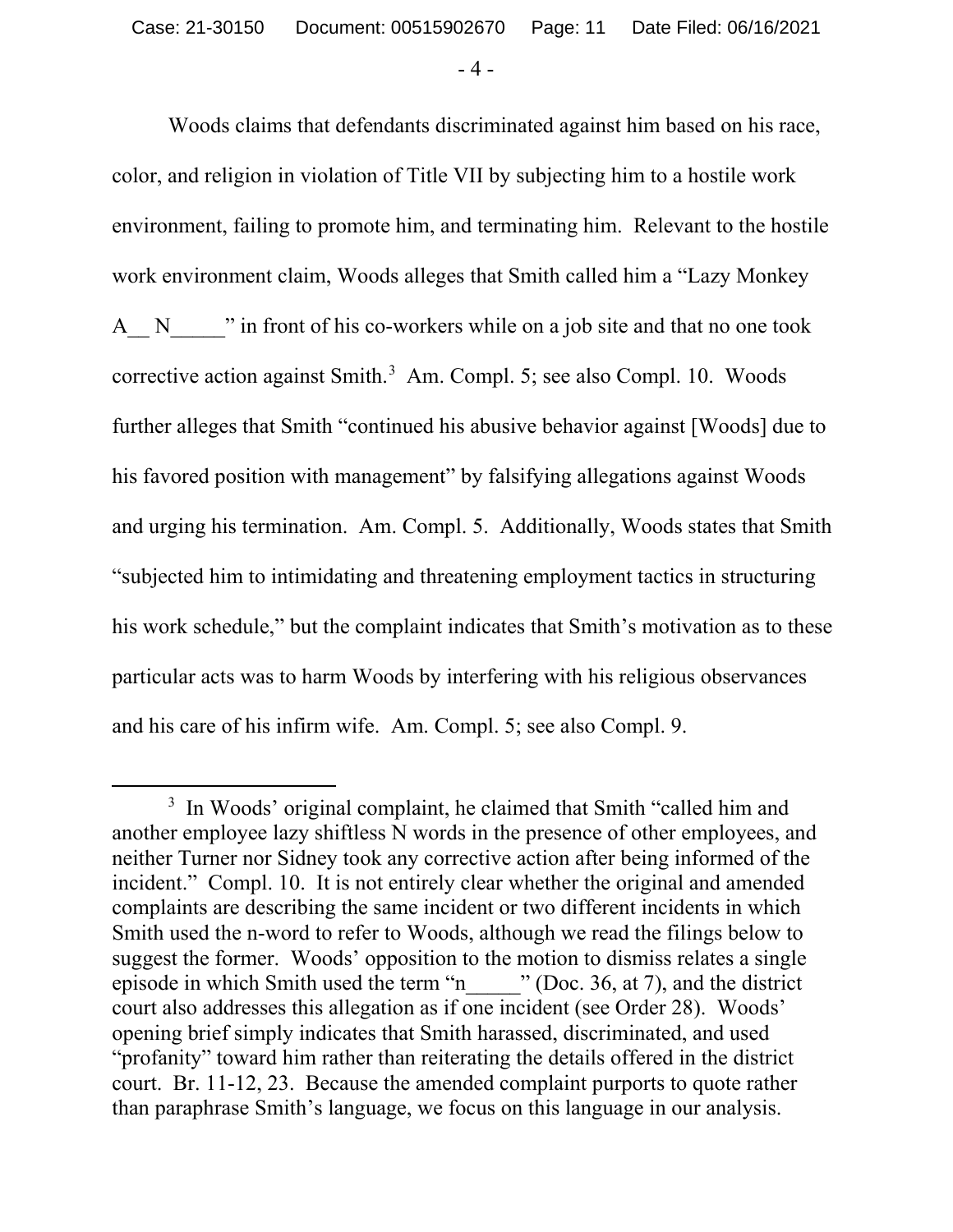- 5 -

In support of his hostile work environment claim Woods alleges that Turner, also, "monitored and criticized \* \* \* his work performance as being sloppy." Am. Compl. 5. Woods was forced to complain (successfully) about improper suspensions he received from Turner and Smith, which Sidney approved. Compl. 9-10; Am. Compl. 4. Turner and Smith also required Woods to work alone but formed a paint crew to fill his role after his termination. Compl. 9-10. Woods' complaint does not provide additional details about these allegations, but it states that Turner and Smith (as well as Sidney) "are very light skinned people who are bias[ed] and prejudice[d] against [Woods] because he is dark skinned" and that they discriminated against him for this reason. Compl. 9-10; see Am. Compl. 6.<sup>4</sup>

# *2. Administrative And District Court Proceedings*

After filing a charge of discrimination and retaliation with the EEOC and receiving a right-to-sue letter (Compl. 3, 15-17), Woods filed a complaint *pro se* in the Eastern District of Louisiana (Compl.). Woods brought claims against Mayor LaToya Cantrell, the City of New Orleans, the French Market Corporation, Turner, Sidney, Smith, an acting supervisor, and a city attorney for violations of the First and Fourteenth Amendments to the U.S. Constitution, Titles VI and VII of the

 $\overline{4}$ <sup>4</sup> Ultimately, French Market terminated Woods for an alleged assault that he committed on an acting supervisor, Robert Matthews. Compl. 4-5, 9. Woods asserts that the basis for his termination was false, and that the termination was orchestrated by Turner, Sidney, Smith, and a city attorney. Compl. 5-6; Am. Compl. 3.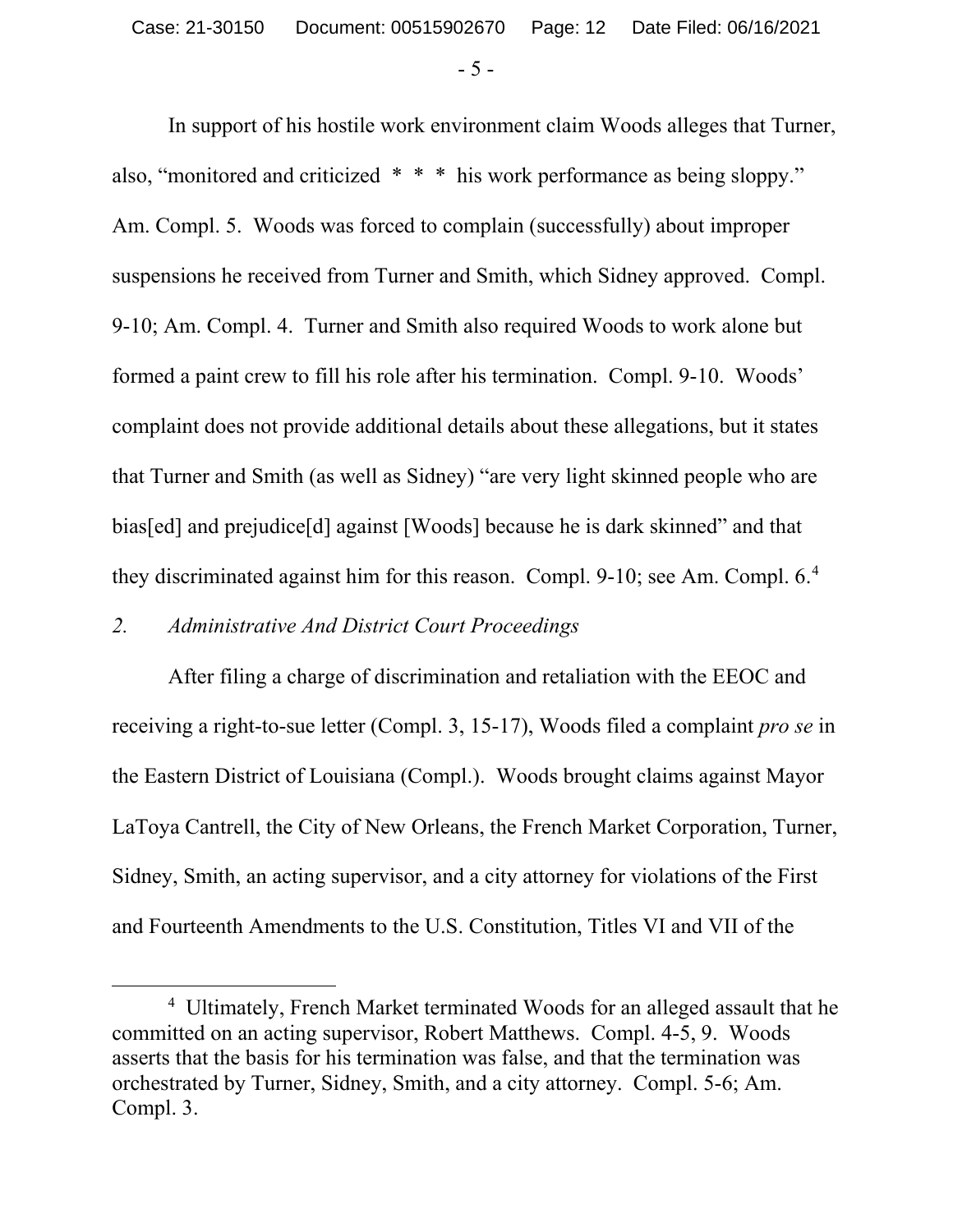- 6 -

Civil Rights Act of 1964, and state law. Compl. 1-2. Following an initial motion to dismiss (Doc. 9), which the district court denied (Doc. 26), Woods filed an amended complaint with the assistance of counsel (Am. Compl.).

All defendants except Turner filed a motion to dismiss the amended complaint for failure to state a claim upon which relief may be granted.<sup>5</sup> Doc. 28. Defendants argued, in relevant part, that Woods failed to state a claim of hostile work environment under Title VII because his complaint referenced only one instance in which he was called a racial epithet without "specific details or facts \* \* \* including that the harassment affected a term, condition or privilege of his employment." Doc 28, at 11. Use of the offensive epithet alone, defendants argued, did not sufficiently affect the conditions of employment to implicate Title VII. Doc 28, at 11-12 (citing *Meritor Sav. Bank, FSB* v. *Vinson*, 477 U.S. 57 (1986)). Woods, in opposition, pointed to allegations of hostile behavior from Smith, Turner, and Sidney—including being "compelled to tolerate racial epithets by N'Gai Smith"—which he claimed was based on race and color. Doc. 64, at 22- 23.

 $\frac{1}{5}$ <sup>5</sup> Turner had not been served at the time defendants filed their motion. She later filed a separate motion to dismiss that adopted the arguments made in the other defendants' motion. Doc. 39. Turner's motion went unopposed and the district court granted it as such. Doc. 48. She is no longer a named defendant in the lawsuit.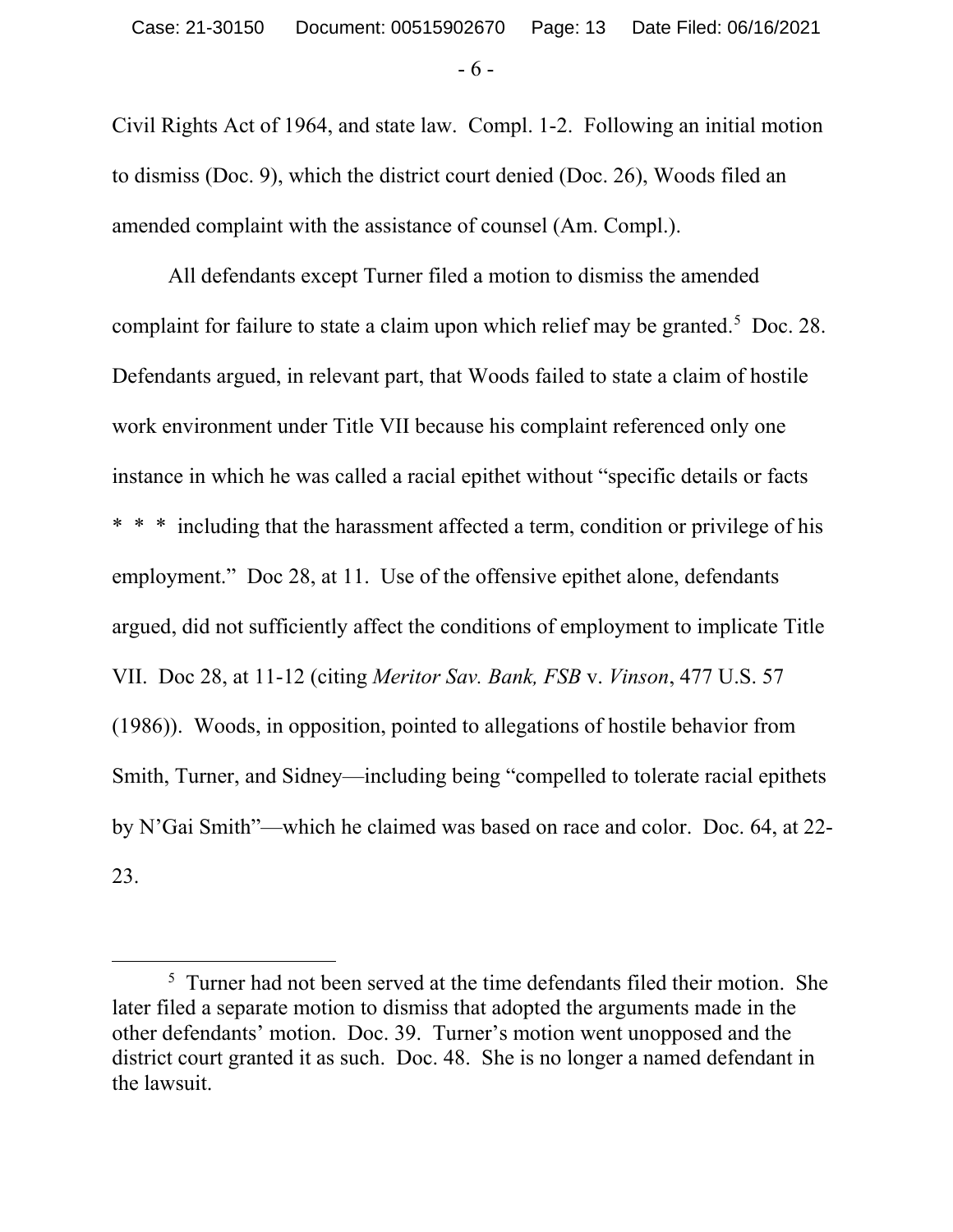- 7 -

The district court dismissed Woods' hostile work environment claim (as well as his other claims). The court stated that to bring such a claim, "a plaintiff must allege that an employer has created a working environment heavily charged with . . . discrimination." Order 25 (citing *Conner* v. *Orleans Parish Sheriff's Off.*, No. 19-561, 2019 WL 4393137, at \*3 (E.D. La. Sept. 13, 2019)) (internal quotation marks and citation omitted). The court held that Woods' complaint failed to state a claim because "a single utterance of a racial epithet, despicable as it is, cannot support a hostile work environment claim." Order 28 (citing *Curry* v. *Lou Rippner, Inc.*, No. 14-1908, 2015 WL 2169804, at \*4 (E.D. La. May 8, 2015)). The court also held that other conduct Woods included among his allegations—that Smith was abusive toward him, that Turner monitored and criticized his work, and that Smith and Turner improperly suspended him with Sidney's approval—was insufficient to support his claim. Order 28. The allegations regarding Smith's abusive behavior, the court said, were too vague. Order 28. The other allegations "offer no hint of an unlawful hostile work environment based on Woods's color or race, particularly given Turner and Smith's supervisory roles, Sidney's role as a human resources professional, and Woods's employment as a painter." Order 28- 29.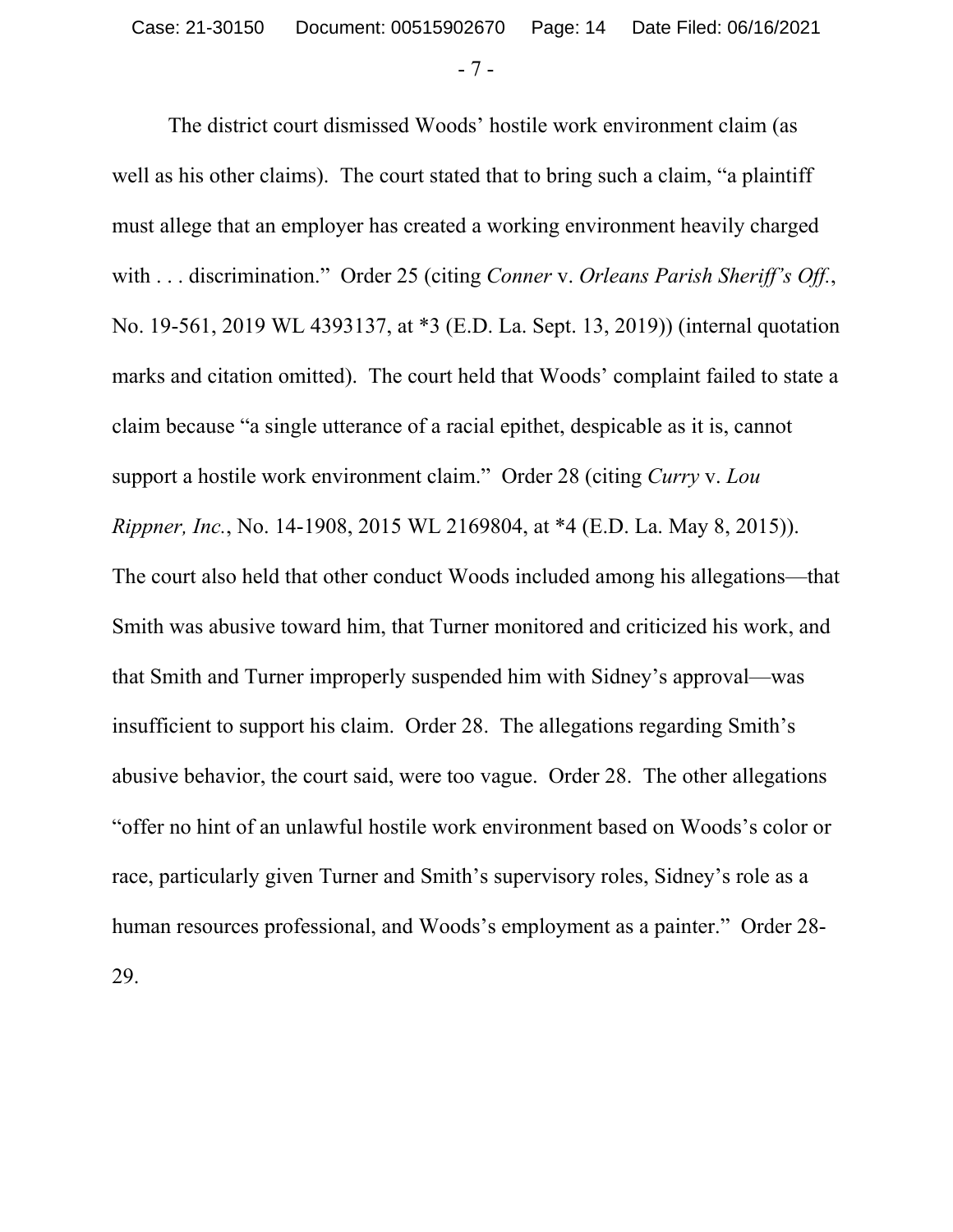- 8 -

The court entered judgment in favor of defendants on all counts in the amended complaint. Doc. 75. Woods filed a timely notice of appeal and is proceeding *pro se* before this Court. Doc. 76.

#### **SUMMARY OF ARGUMENT**

The district court made at least two errors in analyzing the sufficiency of Woods' complaint to state a Title VII hostile work environment claim. First, the court incorrectly stated that "a single utterance of a racial epithet \* \* \* cannot support a hostile work environment claim." Order 28. This contradicts clear and consistent precedent—including cases from this Court—stating that even one use of a severe epithet in the workplace may alter the conditions of a plaintiff's employment such that the environment is abusive in violation of Title VII. Thus, Woods' complaint alleging that he was subjected to egregious racially derogatory language—here, an epithet consisting of several highly offensive terms—on one occasion was by no means categorically deficient to state a plausible claim for relief.

Second, the district court failed to give adequate weight to the seriousness of the epithet alleged or the context in which it was used. Numerous courts have acknowledged the egregious nature of the racist language recounted in Woods' complaint and the possibility that it may form the basis of a hostile work environment. Moreover, although courts must consider the totality of the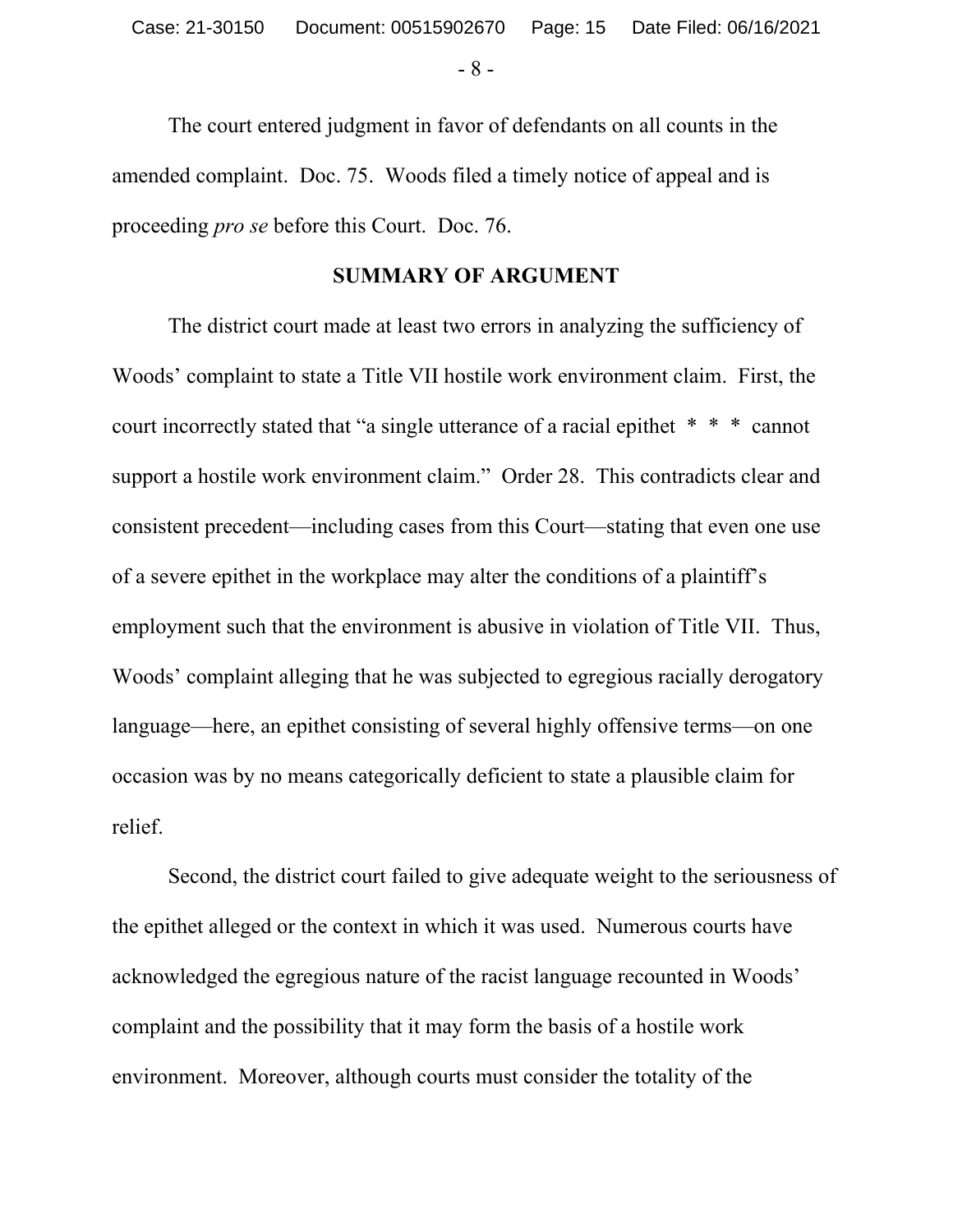- 9 -

circumstances in assessing a hostile work environment claim, the court here ignored or discounted potentially significant aspects of Woods' allegations namely, that the epithet was uttered by a supervisor, in front of co-workers, and that this incident may have been part of a broader course of discriminatory conduct.

#### **ARGUMENT**

## **THE DISTRICT COURT COMMITTED SIGNIFICANT LEGAL ERRORS IN ANALYZING WHETHER WOODS' COMPLAINT WAS SUFFICIENT TO STATE A HOSTILE WORK ENVIRONMENT CLAIM**

# *A. Legal Standard*

Title VII of the Civil Rights Act of 1964, 42 U.S.C. 2000e *et seq.*, prohibits several forms of employment discrimination. The statute has been interpreted to protect an employee's right "to work in an environment free from discriminatory intimidation, ridicule, and insult." *Meritor Sav. Bank, FSB* v. *Vinson*, 477 U.S. 57, 65 (1986). As relevant here, Title VII makes it an "unlawful employment practice" for an employer to discriminate "because of such [employee's] race, color, religion, sex, or national origin" with respect to "terms, conditions, or privileges of employment."  $42 \text{ U.S.C. } 2000e-2(a)(1)$ . Courts have interpreted this provision to proscribe the creation of a hostile work environment based on an employee's membership in a protected class, such as race or color. See *Meritor*, 477 U.S. at 65*.*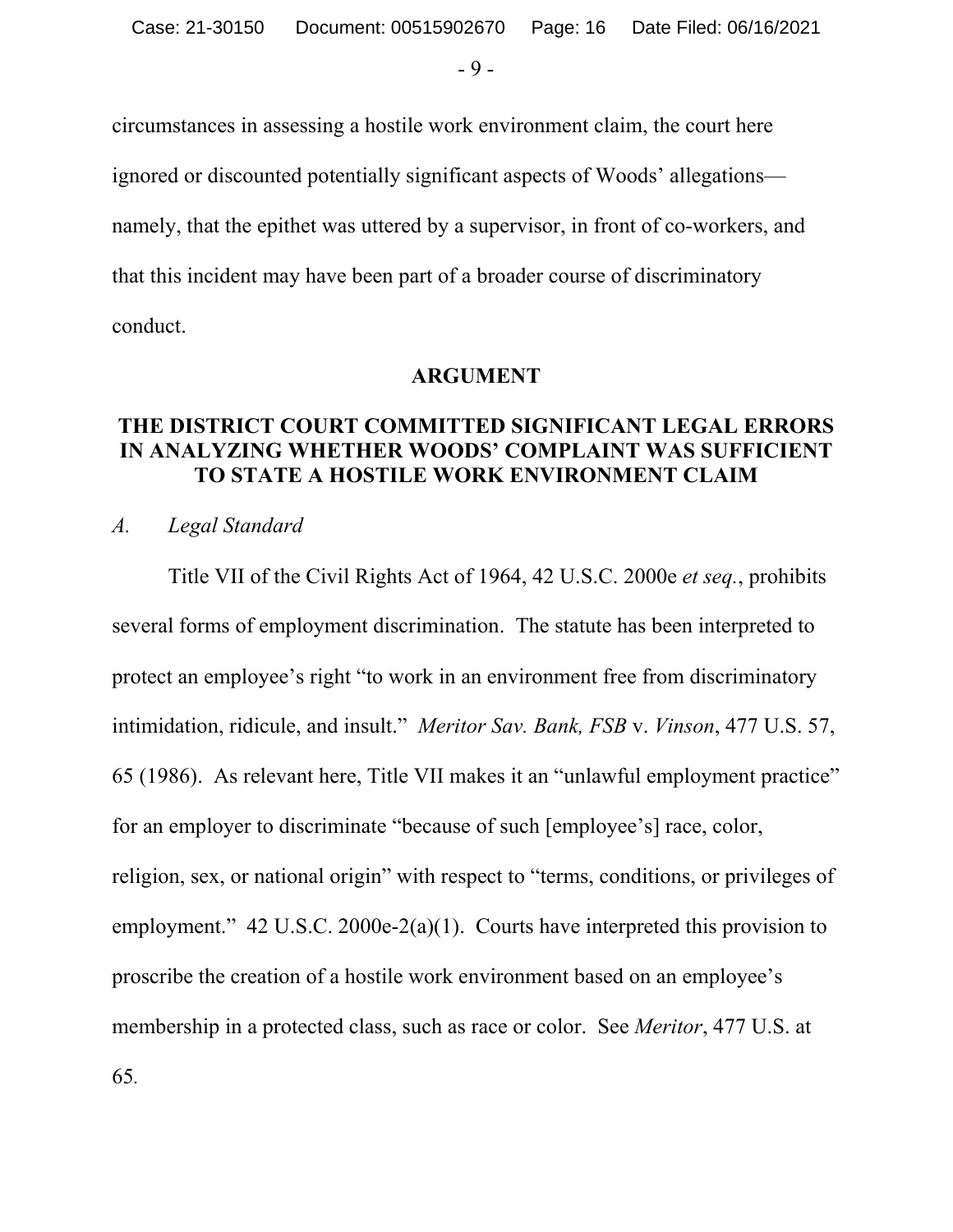To prevail on a claim of hostile work environment perpetrated by a supervisor, a plaintiff must prove four elements, the last of which is most relevant here: (1) membership in a protected group; (2) unwelcome harassment; (3) harassment based on the protected characteristic; and (4) harassment affecting a term, condition, or privilege of employment. *Lauderdale* v. *Texas Dep't of Crim. Just., Inst. Div.*, 512 F.3d 157, 162-163 (5th Cir. 2007). "Harassment affects a 'term, condition, or privilege of employment' if it is 'sufficiently severe or pervasive to alter the conditions of the victim's employment and create an abusive working environment.'" *Hernandez* v. *Yellow Transp., Inc.*, 670 F.3d 644, 651 (5th Cir.) (quoting *Ramsey* v. *Henderson*, 286 F.3d 264, 268 (5th Cir. 2002)), cert. denied, 568 U.S. 817 (2012).

Courts consider the totality of the circumstances in deciding whether harassment alters the victim's conditions of employment and creates an abusive work environment. See, *e.g.*, *Harris* v. *Forklift Sys., Inc.*, 510 U.S. 17, 23 (1993); *Hernandez*, 670 F.3d at 651. Determining if harassment is sufficiently severe or pervasive requires assessing factors that may include: "the frequency of the discriminatory conduct; its severity; whether it is physically threatening or humiliating, or a mere offensive utterance; and whether it unreasonably interferes with an employee's work performance." *Harris*, 510 U.S. at 23; *Hernandez*, 670 F.3d. at 651. This inquiry "requires careful consideration of the social context in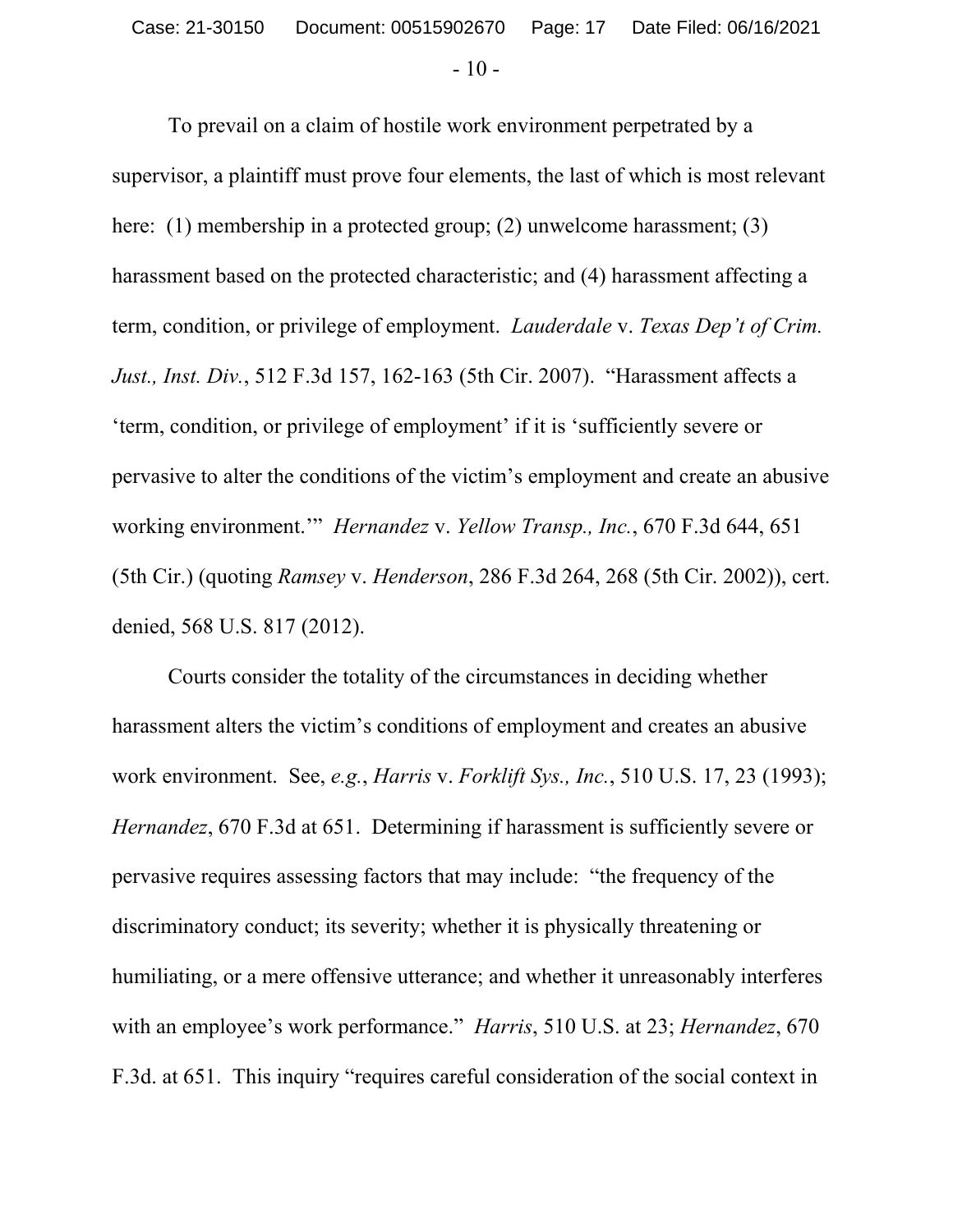- 11 -

which particular behavior occurs." *Oncale* v. *Sundowner Offshore Servs.*, 523 U.S. 75, 81 (1998). "The real social impact of workplace behavior often depends on a constellation of surrounding circumstances, expectations, and relationships which are not fully captured by a simple recitation of the words used or the physical acts performed." *Id.* at 81-82.

In order to survive a motion to dismiss, a complaint simply must "state a claim to relief that is plausible on its face." *Cicalese* v. *University of Tex. Med. Branch*, 924 F.3d 762, 766 (5th Cir. 2019) (quoting *Bell Atl. Corp*. v. *Twombly*, 550 U.S. 544, 570 (2007)). A plaintiff "need not make out a prima facie case of discrimination," but instead must "plead sufficient facts on all of the ultimate elements of [the] claim to make [their] case plausible." *Id.* at 766 (citation, emphasis, and internal quotation marks omitted). The purpose of this requirement is to put the defendant on notice of the basis of the plaintiff's claims, regardless of whether the legal theory is articulated precisely. See *Melvin* v. *Barr Roofing Co.*, 806 F. App'x 301, 308 (5th Cir. 2020) (citing *Swierkiewicz* v. *Sorema N. A.*, 534 U.S. 506, 511-512 (2002), and *Johnson* v. *City of Shelby*, 574 U.S. 10, 11 (2014)).

A plaintiff's burden of pleading, therefore, is to put forth facts that plausibly demonstrate harassment that is based on a protected characteristic and that is sufficiently severe or pervasive to alter the plaintiff's conditions of employment. See *Melvin*, 806 F. App'x at 308; *Raj* v. *Louisiana State Univ.*, 714 F.3d 322, 331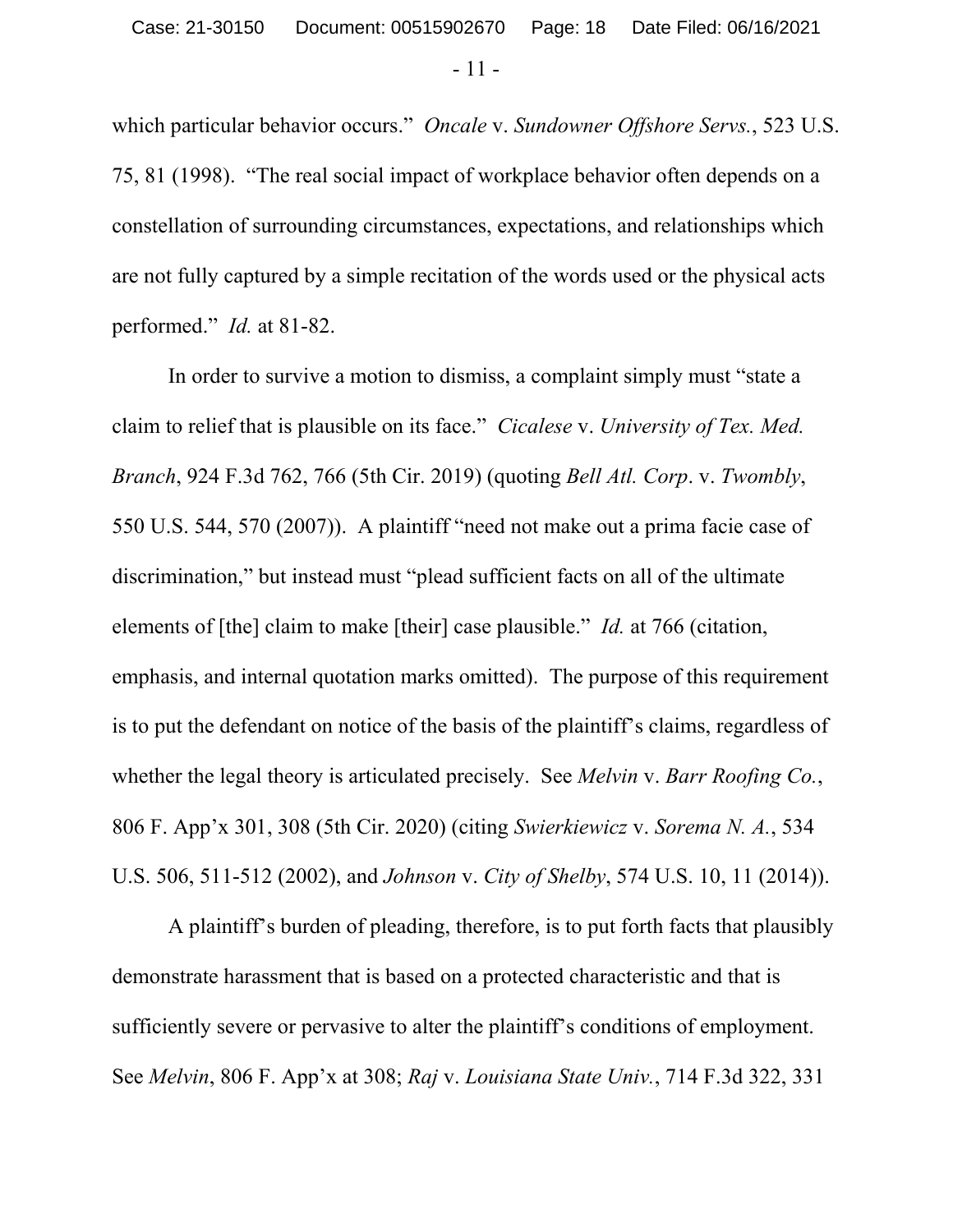Case: 21-30150 Document: 00515902670 Page: 19 Date Filed: 06/16/2021

- 12 -

(5th Cir. 2013); *Castleberry* v. *STI Grp.*, 863 F.3d 259, 264 (3d Cir. 2017); cf.

Cicalese, 924 F.3d at 765-766.<sup>6</sup> A complaint containing plausible factual allegations that a plaintiff experienced severe harassment because of race would put the defendant "on notice of the plaintiff's legal theory" and thus would "sufficiently allege[] a hostile work environment claim." *Melvin*, 806 F. App'x at 308.

- *B. In Analyzing The Sufficiency Of Woods' Hostile Work Environment Claim, The District Court Failed To Consider The Severity Of The Harassing Incident And The Totality Of The Circumstances Alleged* 
	- *1. One Instance Of Discriminatory Workplace Harassment, If Severe, May Support A Plausible Hostile Work Environment Claim*

The district court incorrectly held that Woods' complaint failed to state a claim upon which relief could be granted because "a single utterance of a racial epithet, despicable as it is, cannot support a hostile work environment claim." Order 28. To the contrary, clear and authoritative precedent demonstrates that a

 <sup>6</sup>  $\delta$  In *Raj*, the Fifth Circuit stated that a hostile work environment claim "necessarily rests on an allegation that an employer has created 'a working environment heavily charged with discrimination.'" 714 F.3d at 330-331 (quoting *Rogers* v. *EEOC*, 454 F.2d 234, 238 (5th Cir. 1971)). The Supreme Court's decision in *Harris*, however, superseded *Rogers*, the case on which *Raj* relied. Moreover, *Rogers* itself stated that "a working environment heavily charged with discrimination *may constitute* an unlawful practice"—not that such an allegation is *necessary* to survive a motion to dismiss. 454 F.2d at 239 (emphasis added). Notably, the district court below, citing an unpublished district court case, invoked the above language from *Raj* in articulating the standard necessary to state a claim of hostile work environment. Order 25. This, too, was error.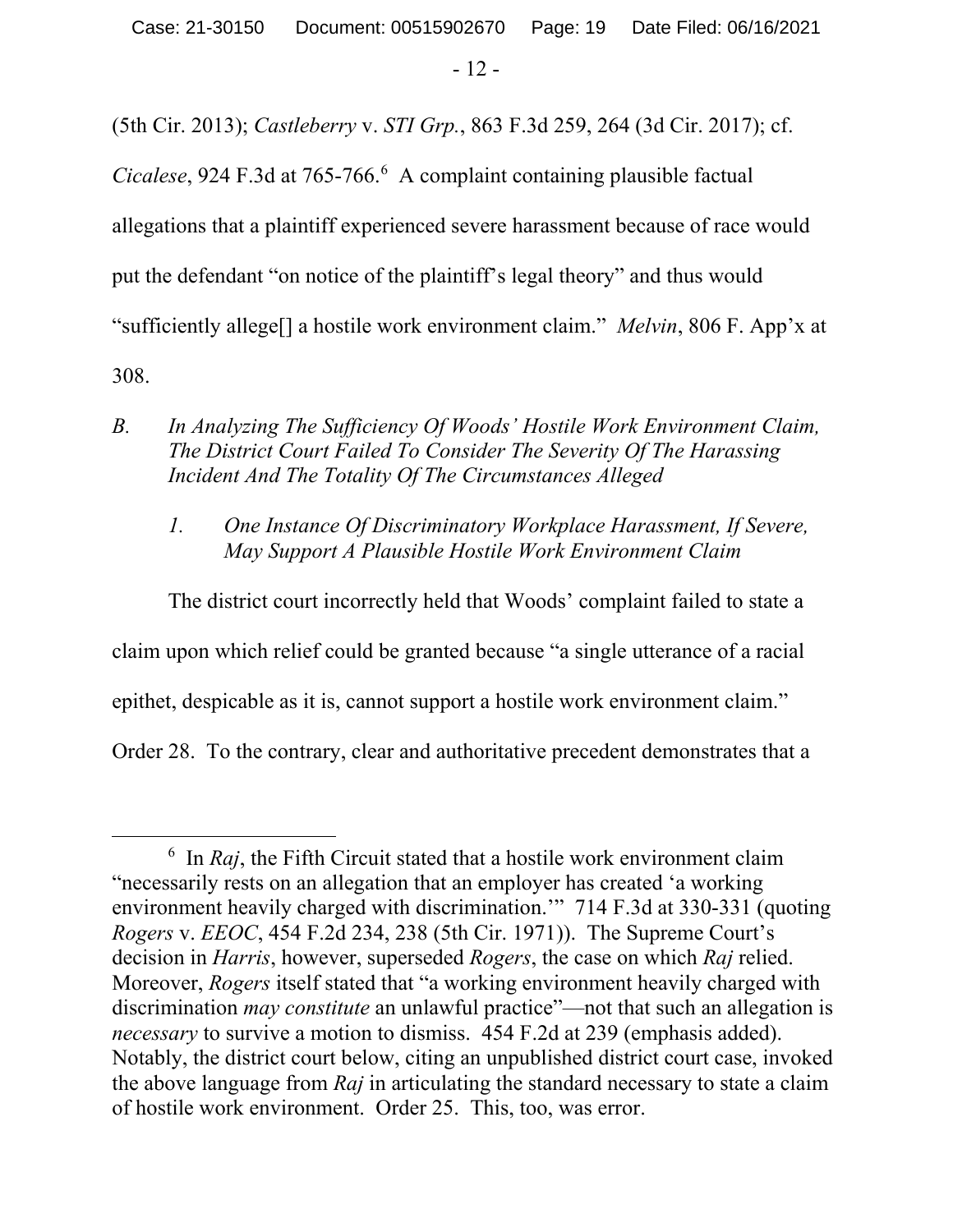- 13 -

single incident may be the basis of an actionable hostile work environment. The Supreme Court has held that, considering the totality of the circumstances, an isolated incident that is "extremely serious" may constitute a discriminatory alteration of the terms of employment in violation of Title VII, *Faragher* v. *City of Boca Raton*, 524 U.S. 775, 788 (1998), even though "mere utterance of an epithet which engenders offensive feelings" will not by itself violate the statute, *Harris*, 510 U.S at 21 (citation and internal quotation marks omitted).

This Court has acknowledged this principle repeatedly, explaining that "[u]nder the totality of the circumstances test, a single incident of harassment, if sufficiently severe, could give rise to a viable Title VII claim." *EEOC* v. *WC&M Enters.*, 496 F.3d 393, 400 (5th Cir. 2007); see also *Melvin*, 806 F. App'x at 309; *Henry* v. *CorpCar Servs. Houston*, 625 F. App'x 607, 611-612 (5th Cir.), cert. denied, 577 U.S. 822 (2015); *Mendoza* v. *Helicopter*, 548 F. App'x 127, 129 (5th Cir. 2013); *Lauderdale*, 512 F.3d at 163; *Harvill* v. *Westward Comms, L.L.C.*, 433 F.3d 428, 435-436 (5th Cir. 2005).

Numerous other courts of appeals have affirmed the same rule. See, *e.g.*, *Castleberry*, 863 F.3d at 264-266; *Boyer-Liberto* v. *Fontainebleau Corp.*, 786 F.3d 264, 268 (4th Cir. 2015) (en banc); *Rodgers* v. *W.-S. Life Ins. Co.*, 12 F.3d 668, 675 (7th Cir. 1993); *Adams* v. *Austal, U.S.A., LLC*, 754 F.3d 1240, 1254 (11th Cir. 2014); *Ayissi-Etoh* v. *Fannie Mae*, 712 F.3d 572, 577 (D.C. Cir. 2013).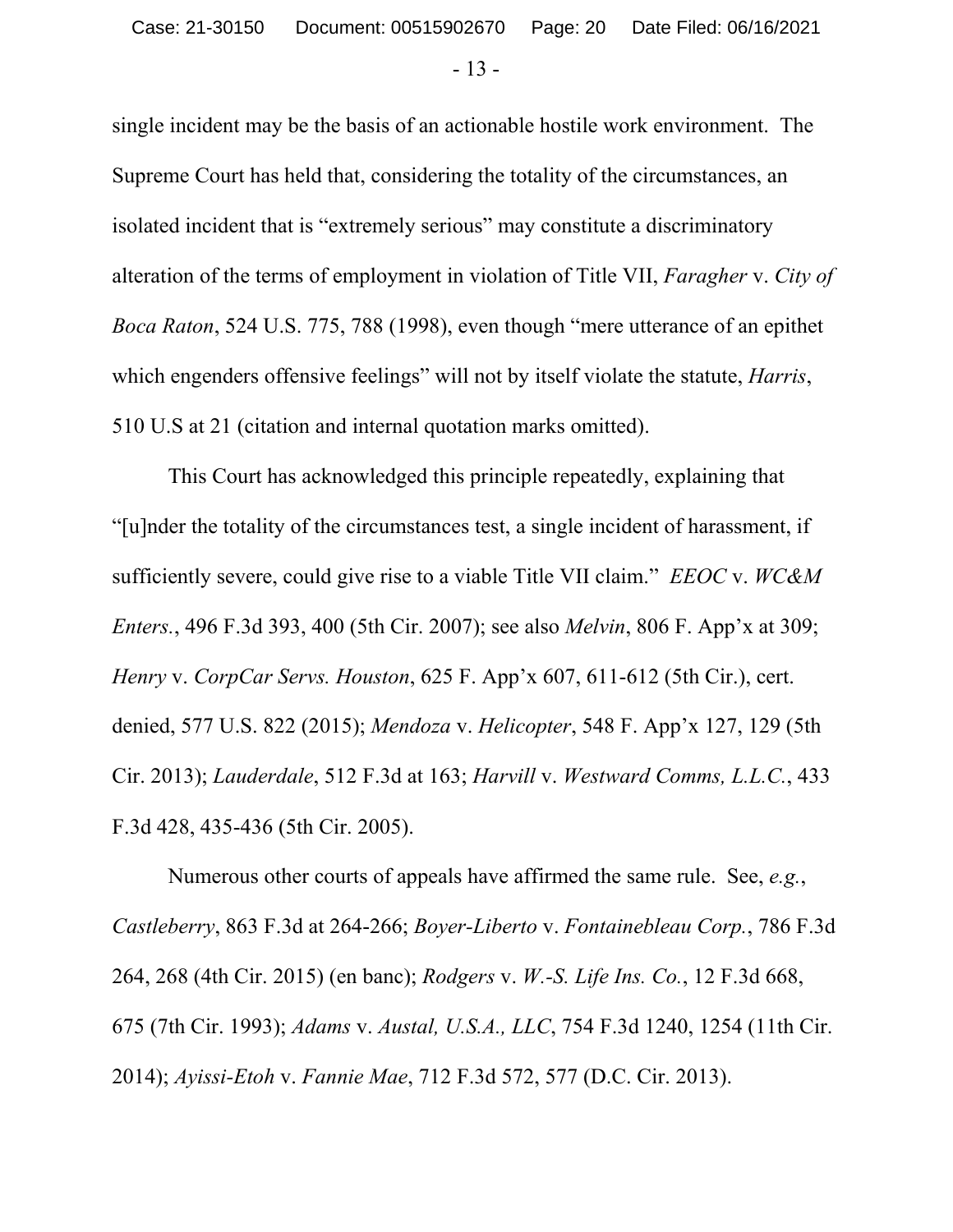Additionally, the EEOC, which has primary enforcement responsibility for Title VII, has adopted this same principle in its guidance: "[A] single, extremely serious incident of harassment may be sufficient to constitute a Title VII violation."

*EEOC Compliance Manual* § 15-VII.A.2 (2006).

It is certainly plausible, then, that a supervisor's use of a very severe epithet on one occasion would render a work environment abusive to the point of altering that employee's conditions of employment, rather than merely prompting "offensive feelings." The district court erred in basing its dismissal of Woods' complaint before discovery on the *number* of instances in which Woods alleges he was subjected to racially derogatory language.

*2. The District Court Improperly Ignored Considerations Relevant To The Sufficiency Of The Complaint, Such As The Egregiousness Of The Epithet Alleged And The Context In Which It Was Used*

Because the district court erroneously believed that a single racial epithet could never provide the basis for a hostile environment claim, it failed to analyze factors such as the egregiousness of the particular epithet and the context in which it was uttered. This too was error.

a. First, the district court failed to account for the severity of the harassment alleged in Woods' complaint in determining whether Woods stated a plausible claim for relief. The phrase Smith used to insult Woods was not simply "despicable," as the district court acknowledged (Order 28), but in fact was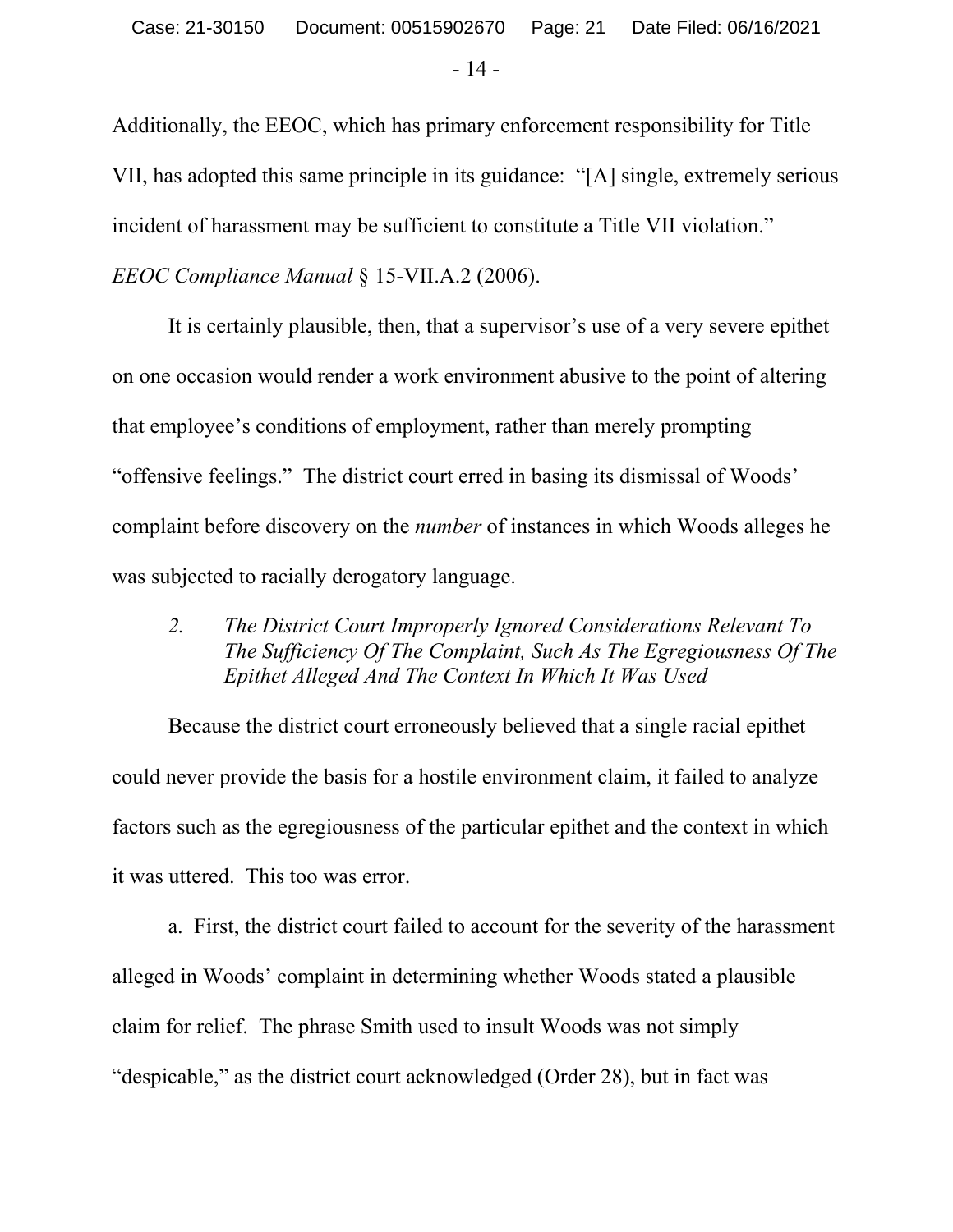comprised of the most offensive terms that may be used to denigrate African Americans—words that are capable of altering the conditions of employment.

Use of the term "n\_\_\_\_\_\_" is, by itself, extremely serious. As this Court acknowledged only last year, many courts of appeals "have found instances where the use of the N-word itself was sufficient to create a hostile work environment." *Collier* v. *Dallas Cnty. Hosp. Dist.*, 827 F. App'x 373, 377 (5th Cir. 2020) (citing *Ayissi-Etoh*, 712 F.3d at 580 and *Rodgers*, 12 F.3d at 675), cert. denied, 2021 WL 1952066 (May 17, 2021). The word is "pure anathema to African-Americans." *Spriggs* v. *Diamond Auto Glass*, 242 F.3d 179, 185 (4th Cir. 2001). As the Ninth Circuit has explained, it is "highly offensive and demeaning, evoking a history of racial violence, brutality, and subordination," and "is perhaps the most offensive and inflammatory racial slur in English, a word expressive of racial hatred and bigotry." *McGinest* v. *GTE Serv.*, 360 F.3d 1103, 1116 (9th Cir. 2004) (citation and internal quotation marks omitted). Similarly, now-Justice Kavanaugh observed that the term "powerfully [and] instantly calls to mind our country's long and brutal struggle to overcome racism and discrimination against African-Americans." *Ayissi-Etoh*, 712 F.3d at 580 (Kavanaugh, J., concurring). The EEOC, as well, has stated that the use of "an unambiguous racial epithet such as the 'N-word'" may establish a hostile work environment. *EEOC Compliance Manual* § 15-VII.A.2 (2006).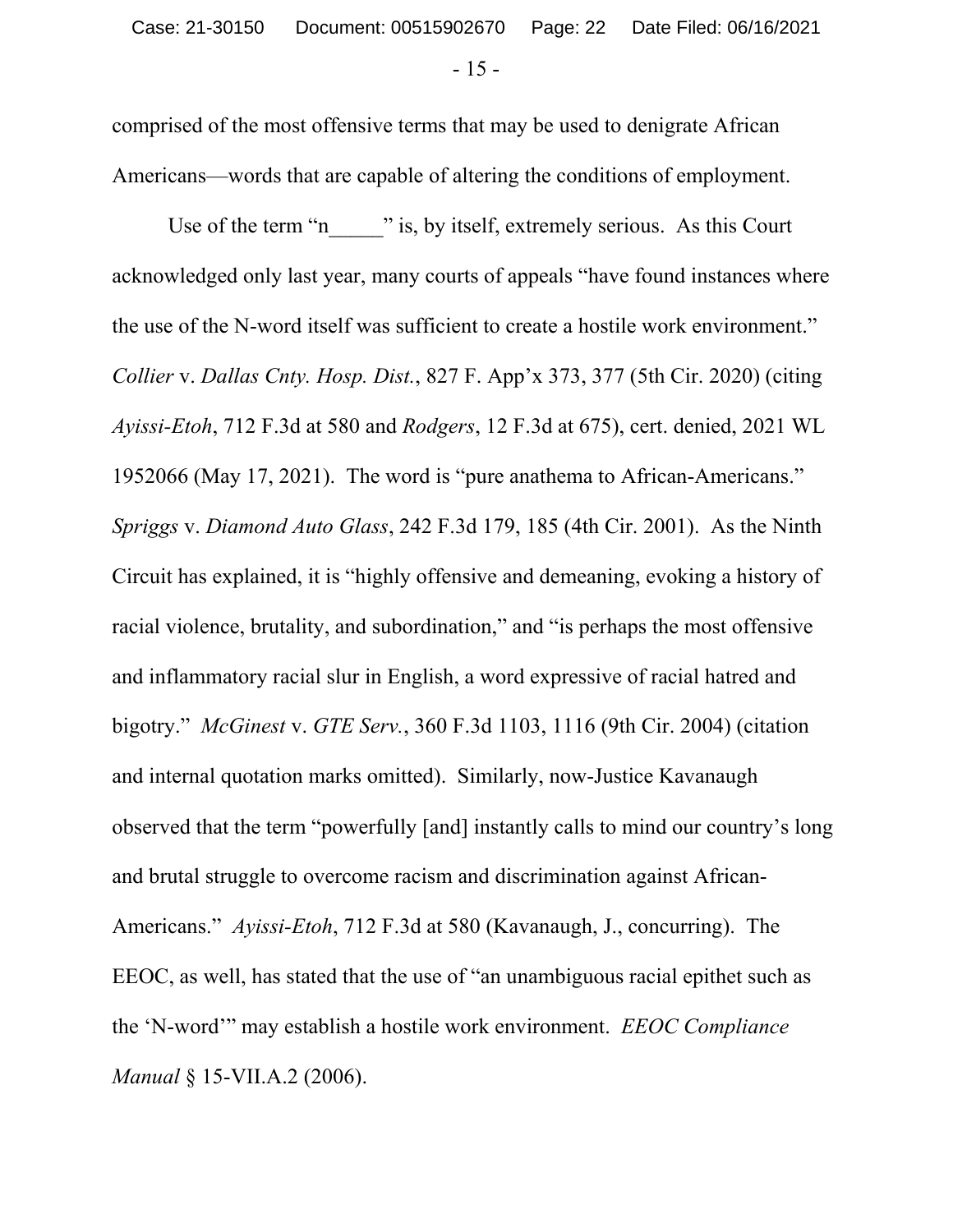Smith also used the term "monkey" in disparaging Woods, a slur against African Americans that has been recognized as "about as odious as the use of the word [n  $\blacksquare$ ." *Boyer-Liberto*, 786 F.3d at 280. "To suggest that a human being's physical appearance is essentially a caricature of a jungle beast goes far beyond the merely unflattering; it is degrading and humiliating in the extreme." *Spriggs*, 242 F.3d at 185. It is not surprising, then, that "courts have repeatedly found that intentionally comparing African-Americans to apes is highly offensive such that it contributes to a hostile work environment." *Henry*, 625 F. App'x at 612. In *Henry*, this Court noted—consistent with its observations in several other cases—that an employer's comparison of African-American employees to gorillas was more than "a mere offensive utterance" and contributed to the severity of the harassment in question. 625 F. App'x at 613 (quoting *Harris*, 510 U.S. at 23); see also, *e.g.*, *Walker* v. *Thompson*, 214 F.3d 615, 619-622 (5th Cir. 2000) (use of the term "monkey" contributed to the sufficiency of hostile work environment allegations to survive summary judgment), overruled in part on other grounds by *Burlington N. & Santa Fe Ry. Co.* v. *White*, 548 U.S. 53, 67-68 (2006); *Allen* v. *Potter*, 152 F. App'x 379, 382-383 (5th Cir. 2005) (finding that comments such as "[l]ook at the monkeys" and "[d]on't feed the [m]onkeys" could constitute severe or pervasive harassment); see also *EEOC Compliance Manual* § 15-VII.A.2 (2006)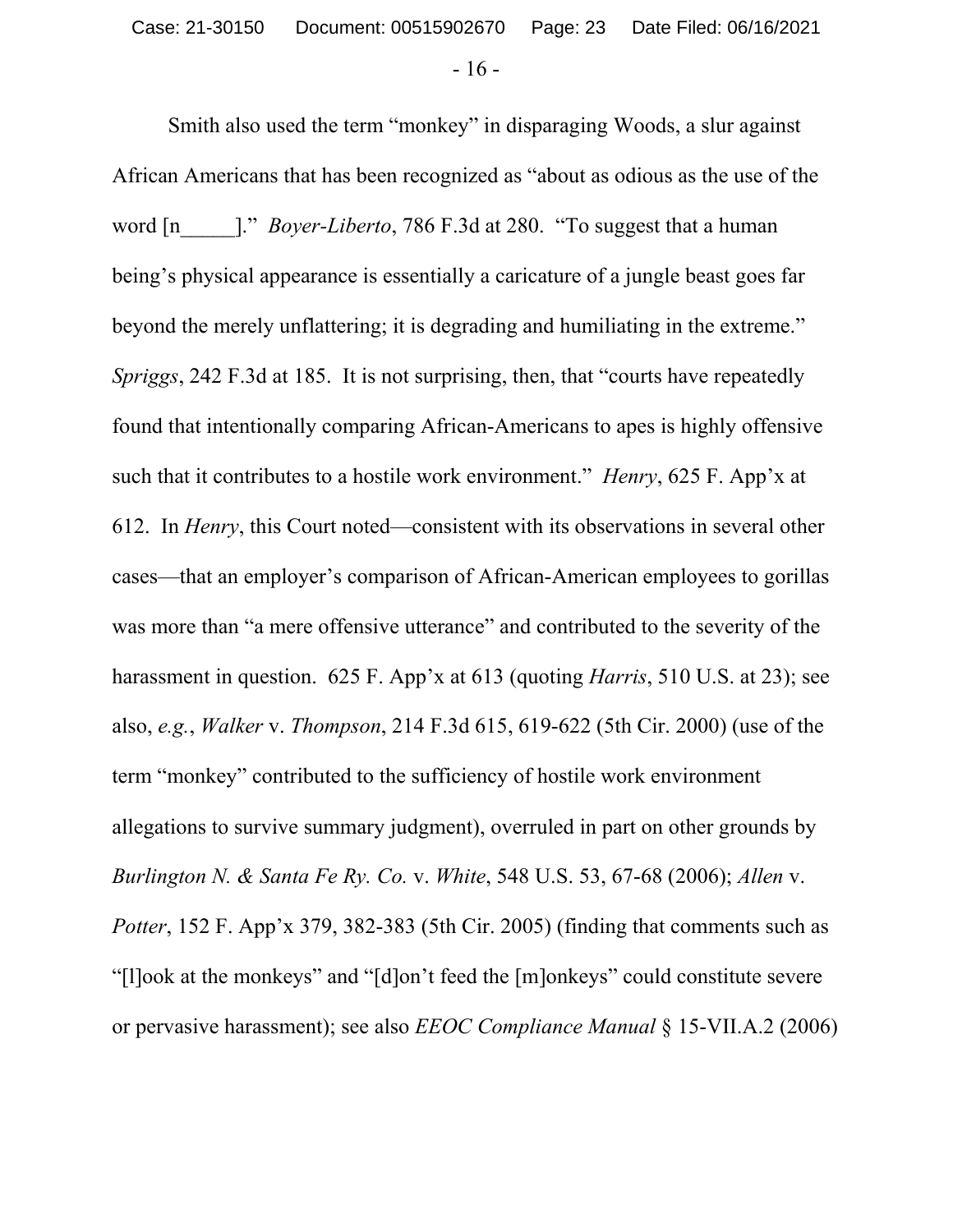- 17 -

("racial comparison to an animal" may support claim of hostile work environment).

Further, Smith's insult included the term "lazy," a racial stereotype of African Americans that enhances the severity of the alleged incident. Several courts of appeals have acknowledged the offensive nature of such language. See, *e.g.*, *Smelter* v. *Southern Home Care Servs.*, 904 F.3d 1276, 1286 (11th Cir. 2018) (comment that Black men are "lazy" was among several "obvious racial slurs conveying highly offensive derogatory stereotypes of black people" that plaintiff endured); *La Grande* v. *DeCrescente Distrib. Co.*, 370 F. App'x 206, 210-211 (2d Cir. 2010) (complaint alleging "racial comments about black men being lazy," among other insults, was sufficient to survive motion to dismiss); *Allen* v. *Michigan Dep't of Corr.*, 165 F.3d 405, 410-411 (6th Cir. 1999) (comments including supervisor's remark that African-American plaintiff was "lazy like the rest of [your] people" "clearly constitute racial harassment"); *Cooper* v. *Paychex, Inc.*, 163 F.3d 598, at \*5-6 (4th Cir. 1998) (unpublished) (discussing use of the phrase "lazy black ass" as evidence of racial bias).

In light of this precedent, the district court should have analyzed whether Woods' complaint alleged the sort of egregious racial epithet that may, on its own, establish a hostile work environment.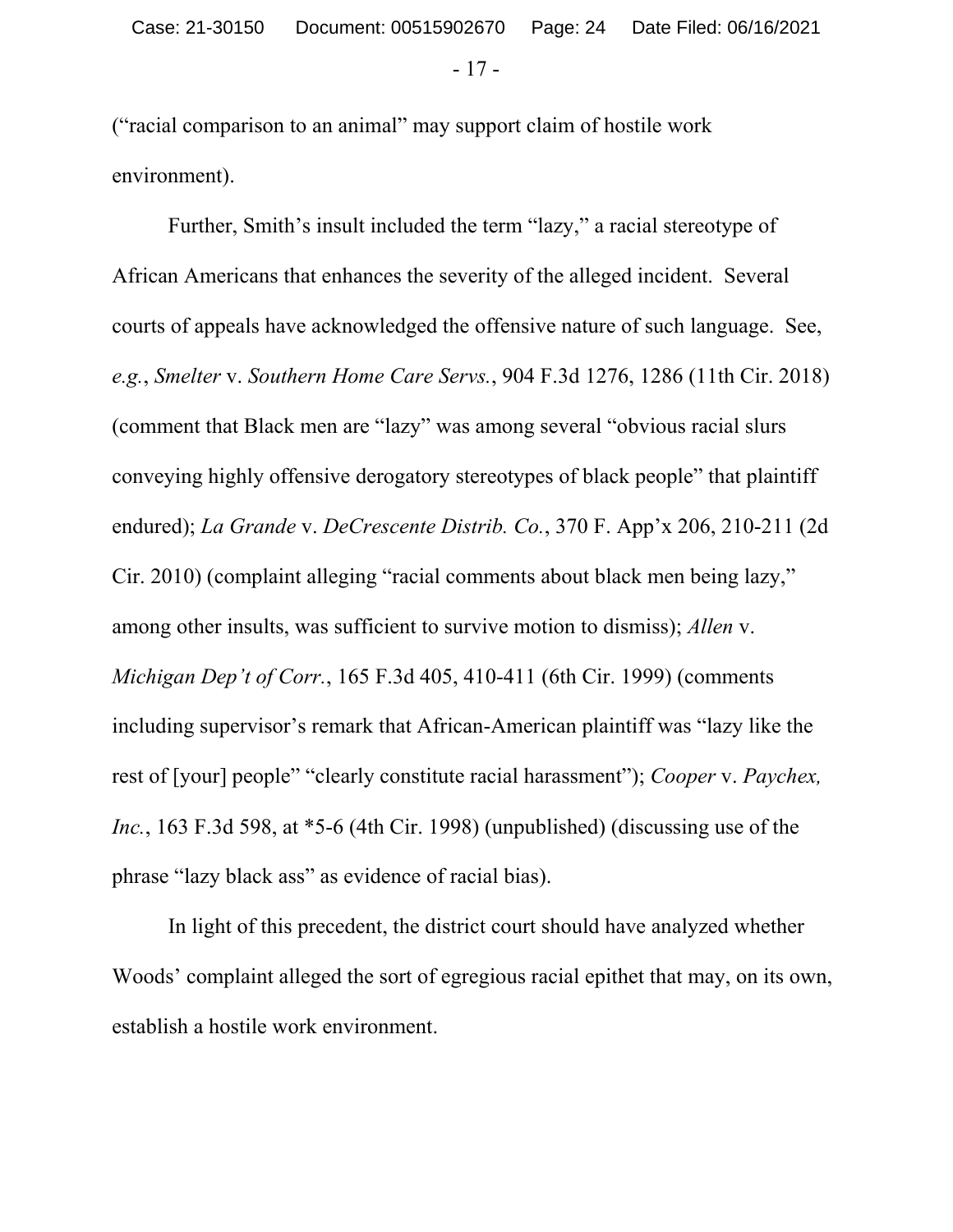b. Second, the district court also failed to appreciate the context in which Woods was subjected to this highly offensive language, as well as the early posture of the case in which the court was called upon to assess its severity.

In coming to its conclusion, the district court cited no binding Fifth Circuit precedent on whether a complaint alleging a supervisor's use of a disparaging comment laden with racial slurs as serious as those here should survive a motion to dismiss.<sup>7</sup> In fact, and contrary to the district court's holding, this Court recently acknowledged in *Collier* that use of a severe term like "n\_\_\_\_\_" *could* support a hostile work environment claim. 827 F. App'x at 377. This Court's affirmance of summary judgment to the defendant came only after discovery, which produced a concession by the plaintiff that the incidents in question had "one percent" impact on his work, did not humiliate him, and "did not unreasonably interfere with [his] work performance." *Id.* at 377-378.<sup>8</sup>

 <sup>7</sup>  $\frac{7}{1}$  The primary case on which the district court relied was an unpublished district court decision, *Curry* v. *Lou Rippner, Inc.*, No. 14-1908, 2015 WL 2169804 (E.D. La. May 8, 2015). Order 28. In *Curry*, the district court held that the comment "we can't have you people doing these things in our store," attributed vaguely to "the employer," was insufficient to support a claim of race discrimination on a motion to dismiss. *Curry*, 2015 WL 2169804, at \*4. The district court also cited *Mosley* v. *Marion Cnty.*, 111 F. App'x 726, 728 (5th Cir. 2004), an unpublished decision in which this Court held that "three incidents involving the use of racial slurs" (not specified in the opinion) were insufficient to create an issue of material fact to survive summary judgment.

<sup>8</sup> The hostile work environment claim dismissed at summary judgment in (continued…)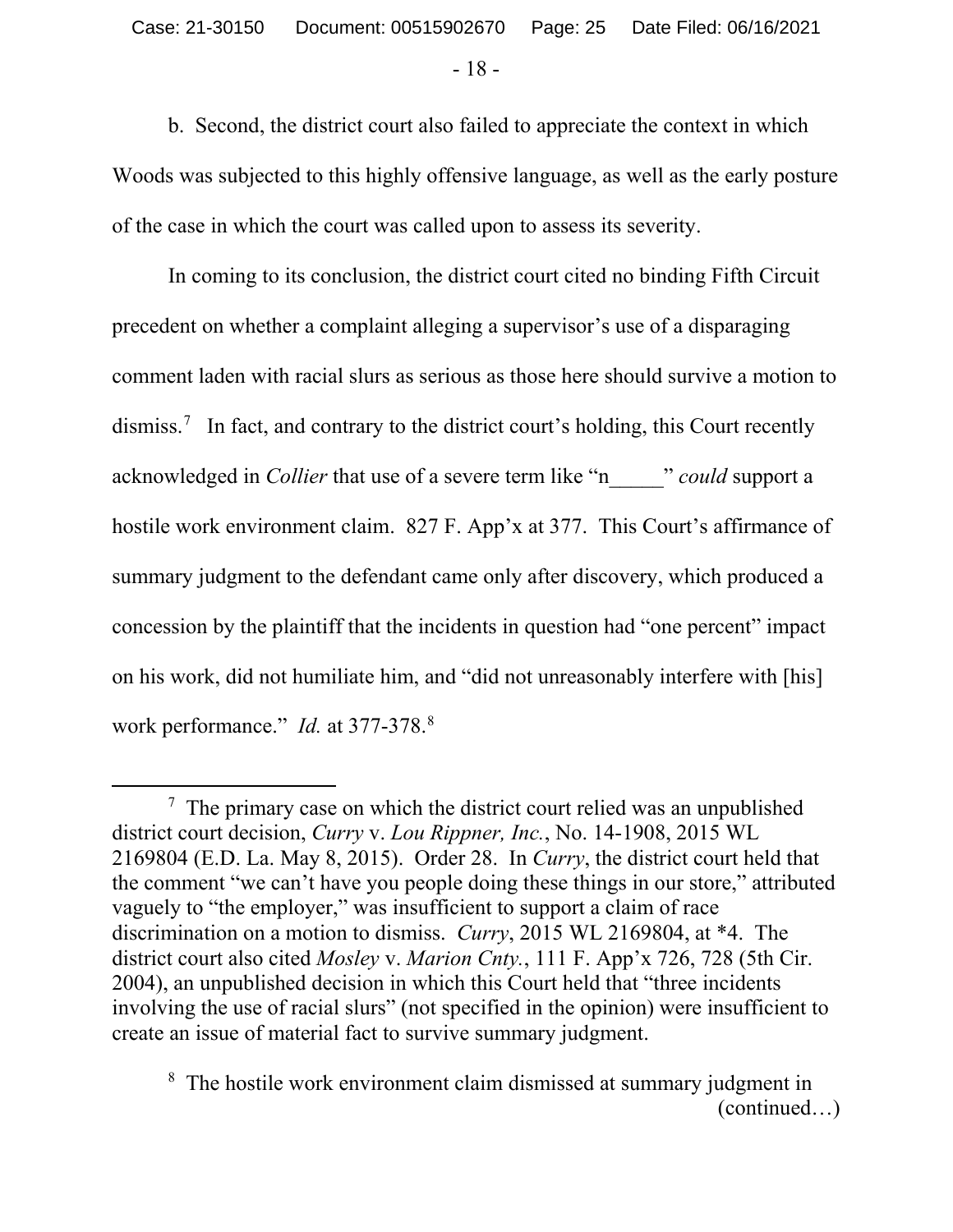The Third Circuit, however, has addressed whether a complaint alleging a supervisor's use of a severe racial epithet on one occasion, like the instant one, may survive a motion to dismiss. In *Castleberry* v. *STI Grp.*, the court held that "[a]lthough the resolution of that question is context-specific, it is clear that one such instance [of a supervisor using the n-word] can suffice to state a claim." 863 F.3d at 264 (citing *Faragher*, 524 U.S. at 788, and *Clark Cnty. Sch. Dist.* v. *Breeden*, 532 U.S. 268, 270 (2001)). The court went on to conclude that a supervisor's use of the n-word in front of African-American plaintiffs while threatening termination, in the presence of co-workers, constituted "severe conduct that could create a hostile work environment" (and that other instances of racial epithets and unfavorable treatment also might constitute pervasive harassment). *Id.* at 265-266. The court also noted that the complaint satisfied the *prima facie*  elements of a hostile work environment claim and thus "should not have been dismissed at this early stage of the litigation." *Id.* at 266.

 $\overline{a}$ 

<sup>(…</sup>continued)

*Collier* involved "two instances of racial graffiti and being called 'boy'" by a nonsupervisor. *Id.* at 377-378. In several other cases, too, this Court has affirmed post-discovery judgments for the defendant on hostile work environment claims premised on the use of racial epithets. See, *e.g.*, *Dailey* v. *Shintech, Inc.*, 629 F. App'x 638 (5th Cir. 2015) (summary judgment); *Frazier* v. *Sabine River Auth.*, 509 F. App'x 370 (5th Cir.) (summary judgment), cert. denied, 571 U.S. 857 (2013); *Vaughn* v. *Pool Offshore Co.*, 683 F.2d 922 (5th Cir. 1982) (post-trial motion for judgment). In contrast, this case requires only that the Court consider what constitutes a plausible claim for hostile work environment, not whether Woods would be entitled to go to trial on his factual allegations.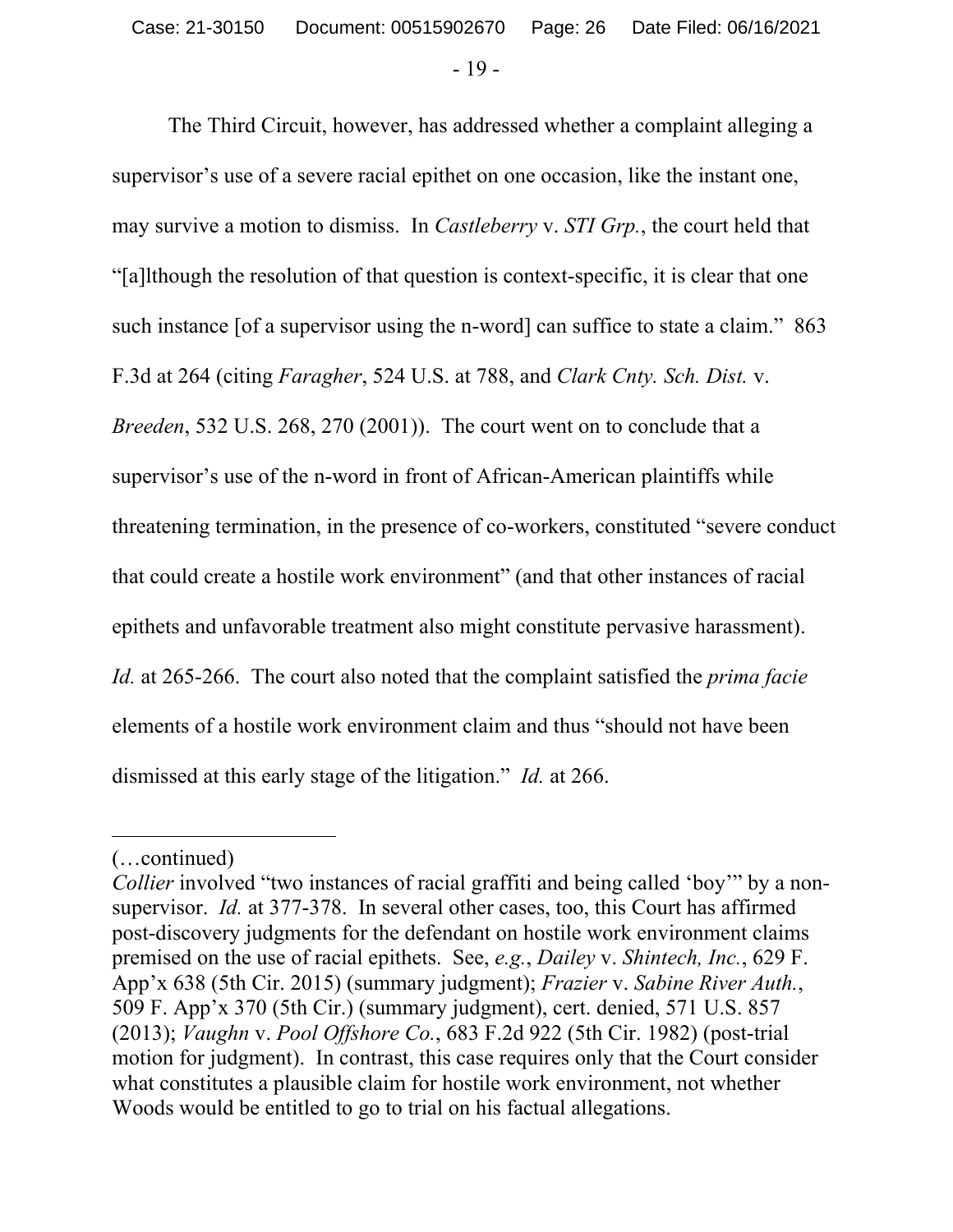The analysis in *Castleberry* is particularly apt here because of similarities between some of the facts of that case and the present one, *i.e.*, that the egregious racial insult was used by a supervisor in the presence of other employees. Among the factors that courts consider to determine if harassment is actionable are whether the conduct is "humiliating" and "whether it unreasonably interferes with an employee's work performance." *Harris*, 510 U.S. at 23; *Hernandez*, 670 F.3d. at 651. This inquiry "requires careful consideration of the social context in which particular behavior occurs." *Oncale*, 523 U.S. at 81.

The use of the word "n\_\_\_\_\_\_" by a supervisor, specifically, is crucial context that the district court below disregarded. The Supreme Court has explained that a "supervisor's power and authority invests his or her harassing conduct with a particular threatening character" and can make such harassment more serious. *Burlington Indus., Inc.* v. *Ellerth*, 524 U.S. 742, 763 (1998). The Seventh Circuit in *Rodgers* stated that "no single act can more quickly alter the conditions of employment and create an abusive working environment than the use of an unambiguously racial epithet such as [the N-word] by a supervisor." 12 F.3d at 675 (internal citation and internal quotation marks omitted); see also *Gates* v. *Board of Educ. of the City of Chi.*, 916 F.3d 631, 640-641 (7th Cir. 2019) (same); *Spriggs*, 242 F.3d at 185 (following *Rodgers*). Then-Judge Kavanaugh also wrote in his concurrence in *Ayissi-Etoh* that "being called the n-word by a supervisor [on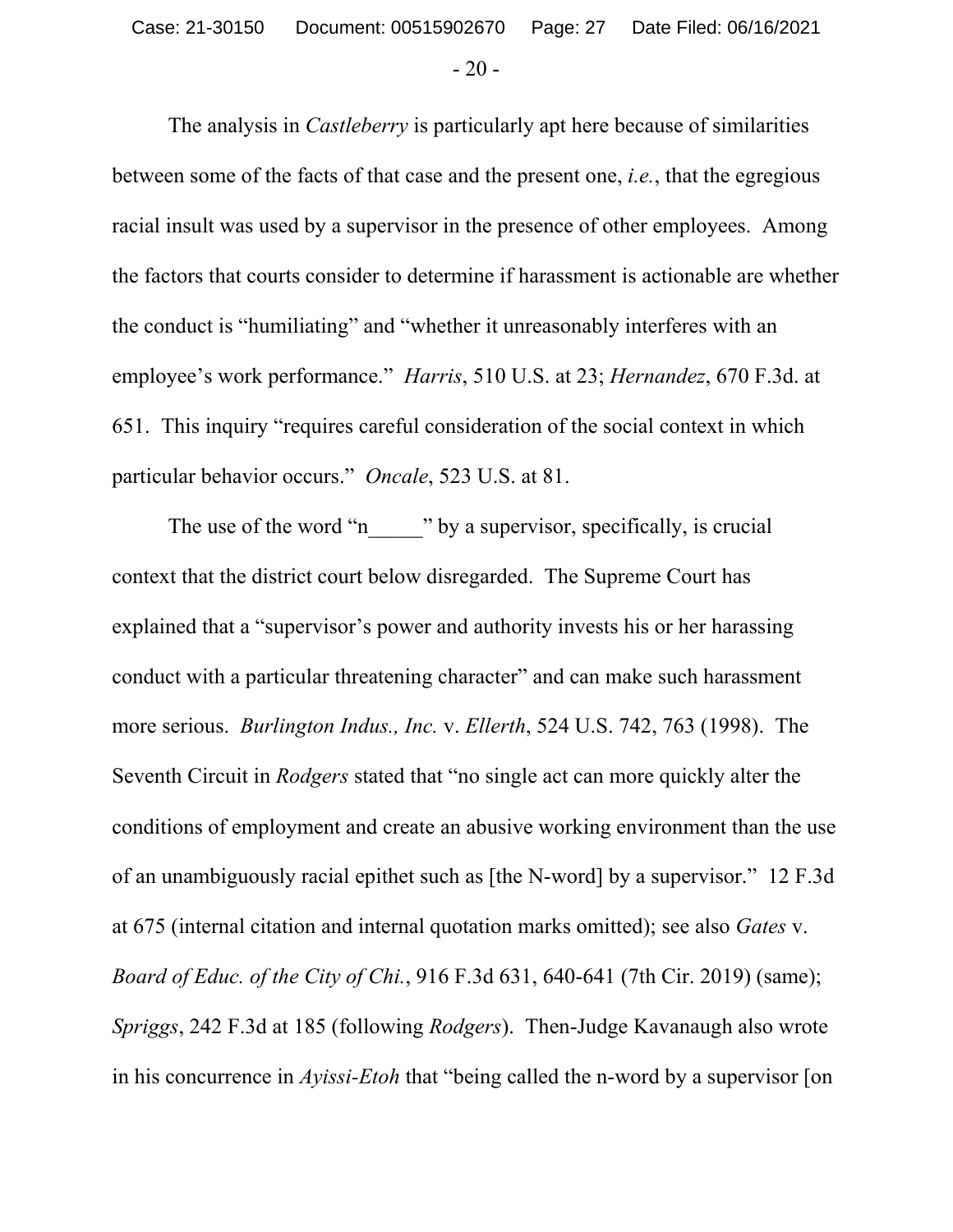- 21 -

one occasion]  $* * *$  suffices by itself to establish a racially hostile work environment." 712 F.3d at 580. It is unsurprising, then, that *Castleberry* concluded that allegations of a supervisor's use of the n-word were sufficient to render plausible plaintiffs' hostile work environment claim. 863 F.3d at 266.

The district court also should have taken into consideration Woods' allegation that Smith subjected him to an insult comprised of multiple derogatory terms in front of co-workers, a fact that may have rendered the incident particularly "humiliating." See *Harris*, 510 U.S. at 23; *Hernandez*, 670 F.3d. at 651. Whether offensive comments were made in public is a factor this Court has examined when assessing whether harassment was severe or pervasive. See *Farpella-Crosby* v. *Horizon Health Care*, 97 F.3d 803, 806 (5th Cir. 1996) (finding that evidence was sufficient to support jury verdict for plaintiff on hostile work environment claim where supervisor made sexual comments in front of plaintiff's co-workers). Indeed, *Castleberry* gave weight to the fact that plaintiffs' supervisor used a racial epithet in front of co-workers. 863 F.3d at 265. The district court here, too, should have considered the humiliating nature of the incident Woods alleged in assessing whether the complaint should survive a motion to dismiss.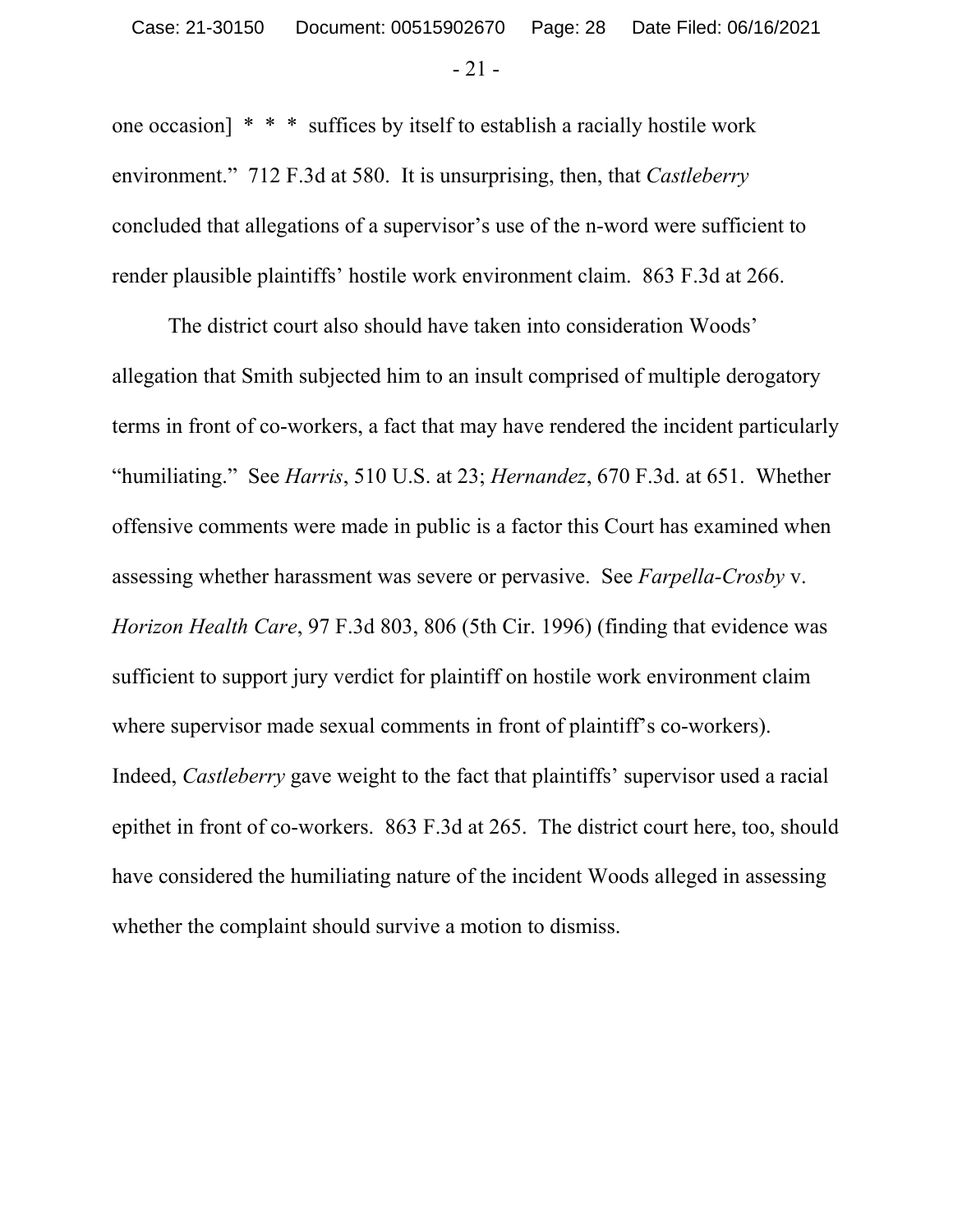- 22 -

# *3. The District Court Failed To Consider The Totality Of The Circumstances By Discounting Other Alleged Conduct That May Support A Hostile Work Environment Claim*

The district court also erred by discounting other alleged conduct which, although not expressly based on race, may have been part of the same discriminatory course of conduct.

"[C]ourts consider the totality of the circumstances" in assessing a hostile work environment claim. *WC&M Enters.*, 496 F.3d at 399. This Court has recognized that a single course of discriminatory harassment may include both explicit discriminatory behavior, such as the use of epithets, as well as other harassing behavior that is not explicitly race-based but nevertheless motivated by racial bias. See *id.* at 400 (explaining that a reasonable juror could conclude that a colleague who called the plaintiff an "Arab" also was motivated by bias when he banged on the plaintiff's office partition); see also, *e.g.*, *Watson* v. *CEVA Logistics U.S., Inc.*, 619 F.3d 936, 944 (8th Cir. 2010) ("It is well established that all instances of harassment need not be stamped with signs of overt discrimination if they are part of a course of conduct which is tied to evidence of discriminatory animus.") (citation, alterations, and internal quotation marks omitted). As the Supreme Court explained in *Oncale*, the "real social impact of workplace behavior often depends on a constellation of surrounding circumstances, expectations, and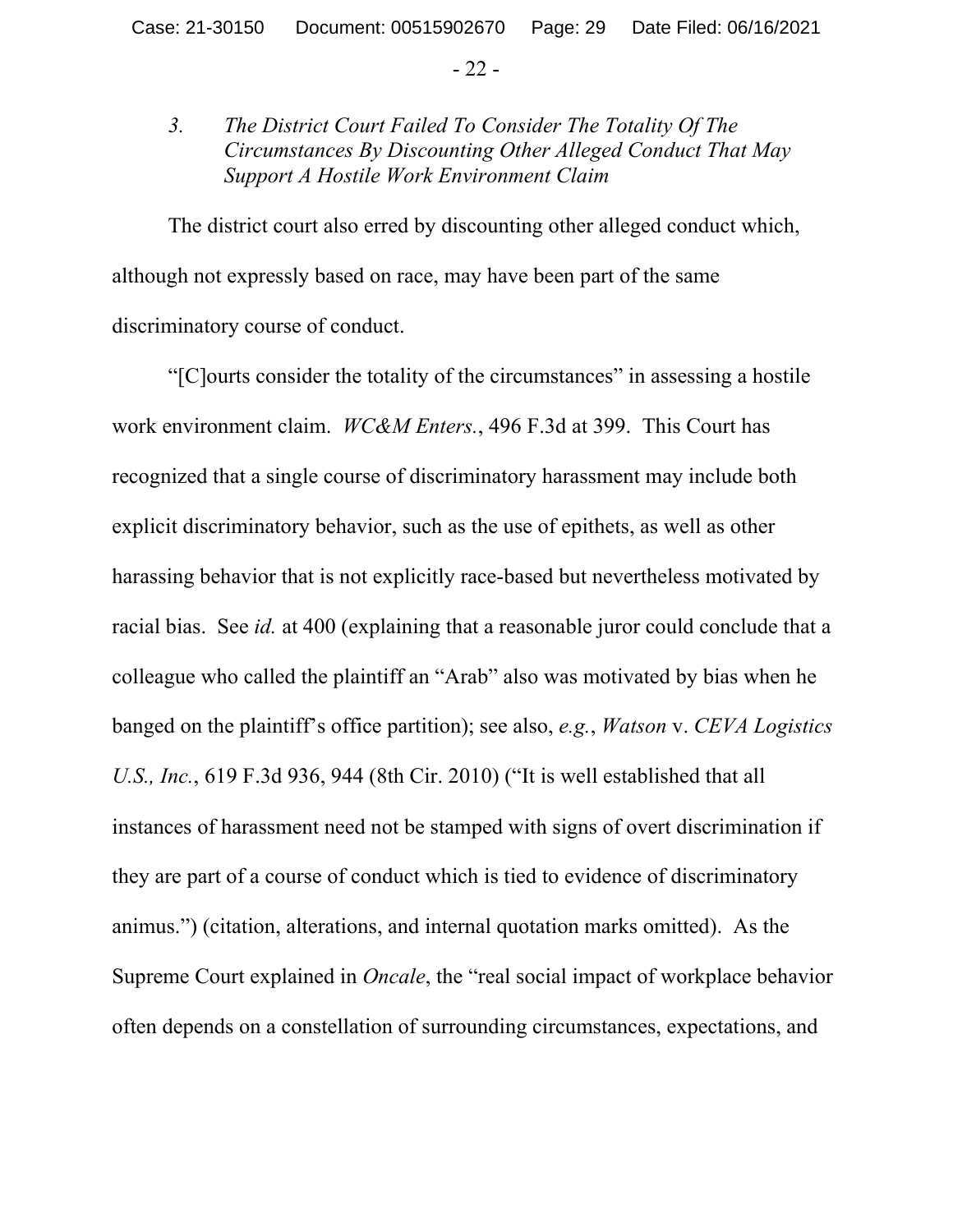relationships which are not fully captured by a simple recitation of the words used or the physical acts." 523 U.S. at 82.

In pleading his hostile work environment claim, Woods claimed not only that Smith used a racial epithet toward him, but also that Smith made false accusations against him, urged his termination, and (with Turner) got him suspended unfairly and forced him to work alone to perform duties later assigned to a whole crew. Compl. 9-10; Am. Compl. 4-5. Woods also alleged that Turner monitored and criticized him for being "sloppy." Am. Compl. 5. Woods claimed that his race and color were the reason for the alleged harassment. Am. Compl. 6. The district court did not address Woods' allegations about Smith's false accusations or being forced to work alone. Although the court did address the suspensions and Turner's criticism of Woods' work as "sloppy," the court dismissed the relevance of these allegations to Woods' harassment claim because they "offer no hint of an unlawful hostile work environment based on Woods's color or race."9 Order 28.

It was error to ignore or to consider in isolation Woods' allegations about defendants' conduct that was not expressly biased. See, *e.g.*, *Jensen* v. *Potter*, 435 F.3d 444, 450 (3d Cir. 2006) ("[W]e have deemed it improper to isolate incidents

 <sup>9</sup>  $9$  The district court also dismissed as vague Woods' allegation that Smith engaged in abusive conduct toward him. Order 28.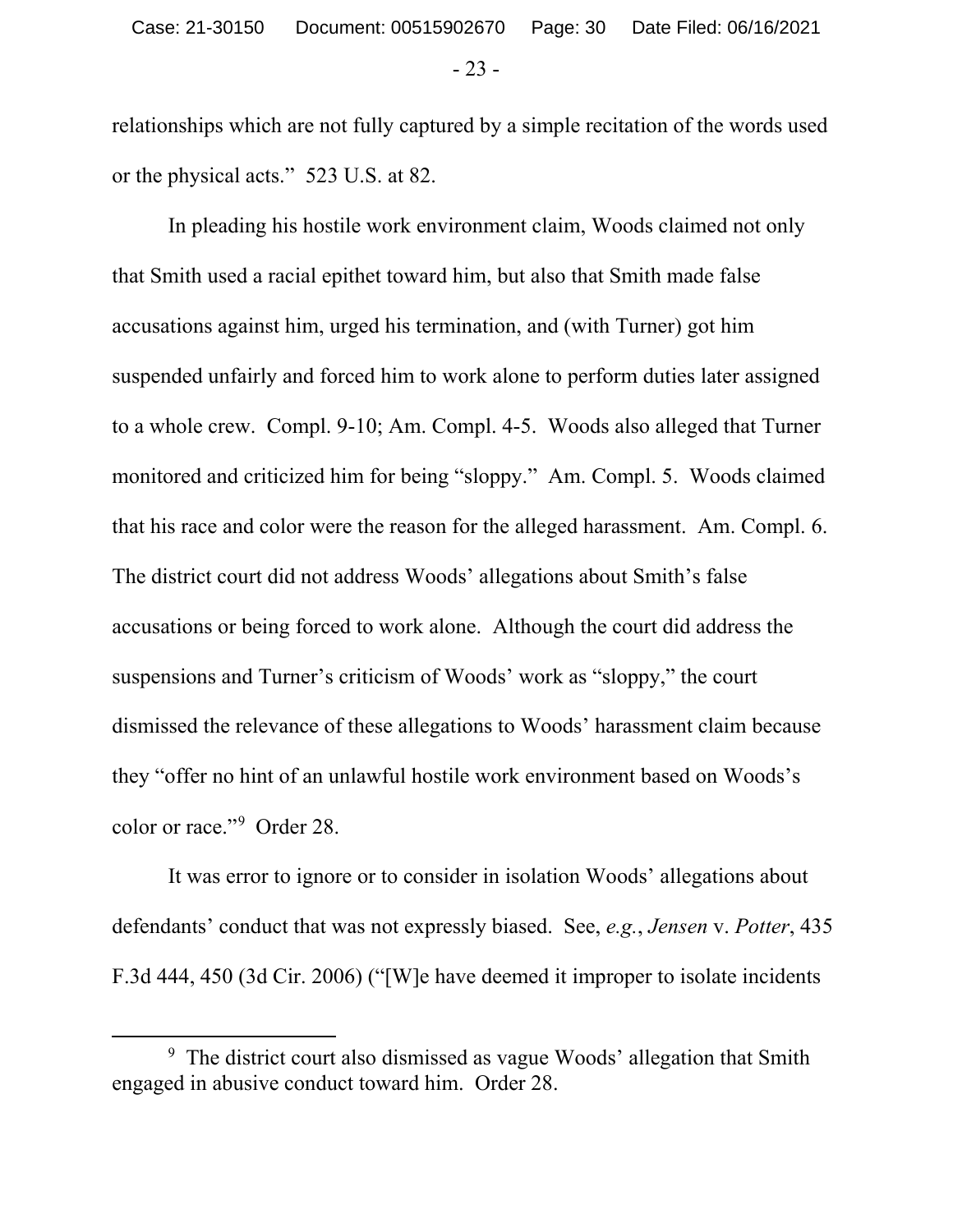- 24 -

of facially neutral harassment and conclude, one by one, that each lacks the required discriminatory animus"), overruled in part on other grounds by *Burlington N. & Santa Fe Ry. Co*, 548 U.S. at 67-68. In doing so, the district court failed to consider the totality of the circumstances and the possible interplay between Smith's words and other alleged conduct that might lend plausibility to Woods' discriminatory harassment claim.

### **CONCLUSION**

For the foregoing reasons, the complaint should be analyzed consistent with the above analysis.

GWENDOLYN YOUNG REAMS Acting General Counsel

JENNIFER S. GOLDSTEIN Associate General Counsel ELIZABETH E. THERAN Assistant General Counsel SUSAN R. OXFORD Attorney Equal Employment Opportunity Commission Office of General Counsel 131 M St. NE, Fifth Floor Washington, D.C. 20507 (202) 921-2706

Respectfully submitted,

KRISTEN CLARKE Assistant Attorney General

s/ Katherine E. Lamm ERIN H. FLYNN KATHERINE E. LAMM Attorneys Department of Justice Civil Rights Division Appellate Section Ben Franklin Station P.O. Box 14403 Washington, D.C. 20044-4403 (202) 616-2810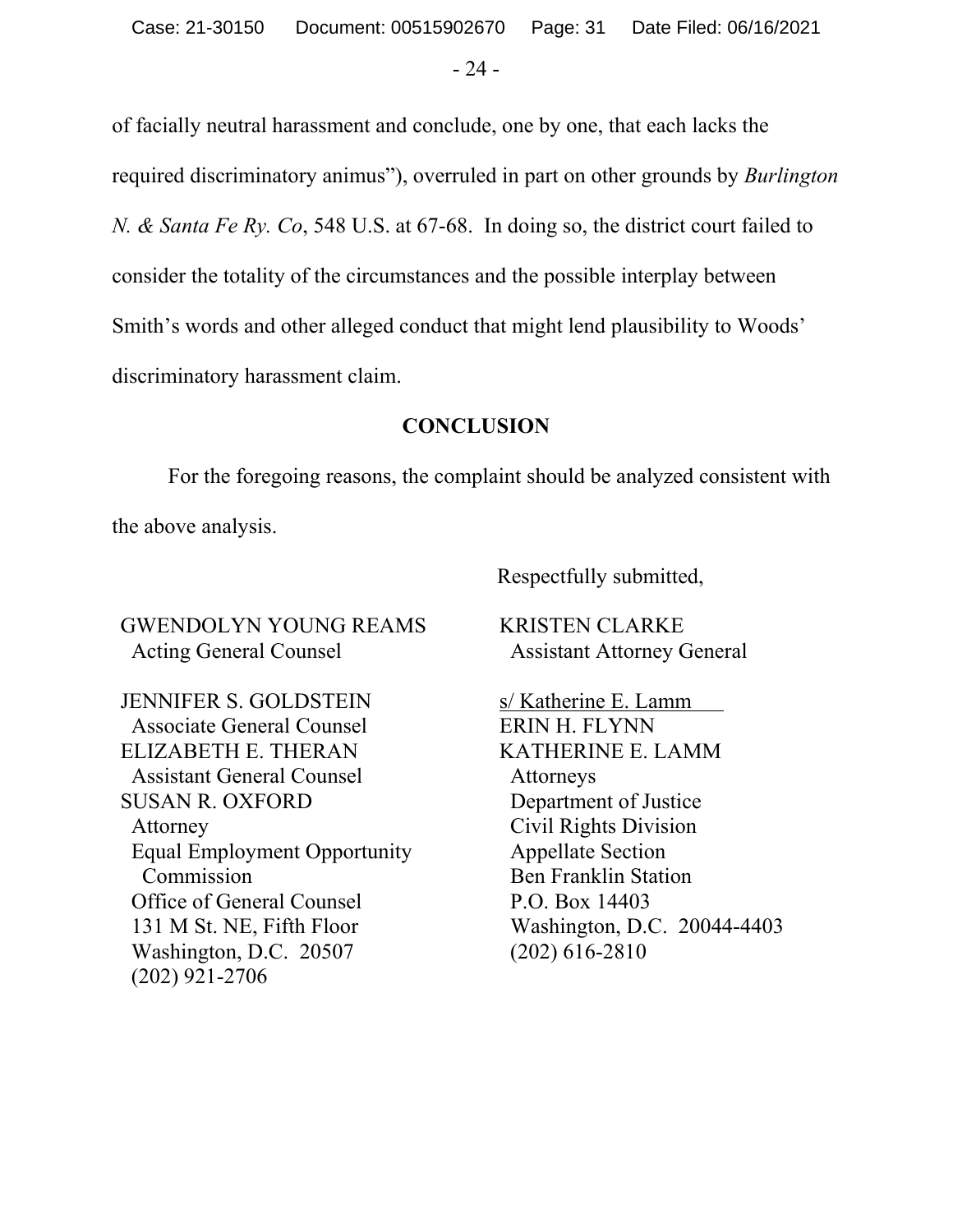# **CERTIFICATE OF COMPLIANCE**

This brief complies with the length limitation of Federal Rule of Appellate Procedure 29(a)(5) because, excluding the parts of the brief exempted by Federal Rule of Appellate Procedure 32(f), this brief contains 5,564 words according to the word processing program used to prepare the brief.

This brief also complies with the typeface and type-style requirements of Federal Rule of Appellate Procedure 32(a)(5)-(6) because it was prepared using Microsoft Word 2019 in Times New Roman 14-point font, a proportionally spaced typeface.

> s/ Katherine E. Lamm KATHERINE E. LAMM Attorney

Date: June 16, 2021